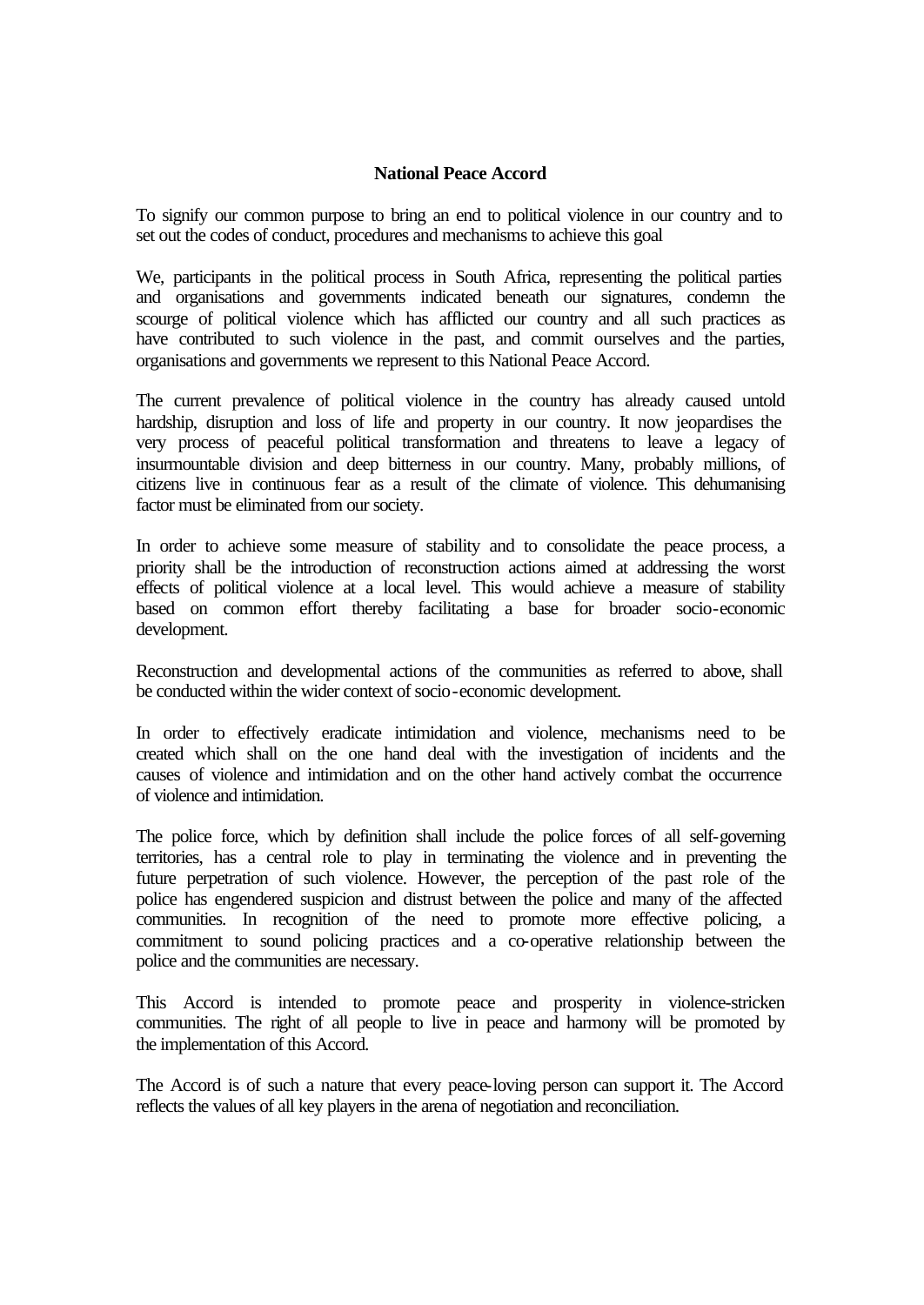The implementation and monitoring of the Peace Accord represents a crucial phase in the process to restore peace and prosperity to all the people of South Africa.

Noting that the majority of South Africans are God-fearing citizens, we ask for His blessing, care and protection upon our Nation to fulfil the trust placed upon us to ensure freedom and security for all.

Bearing in mind the values which we hold, be these religious or humanitarian, we pledge ourselves with integrity of purpose to make this land a prosperous one where we can all live, work and play together in peace and harmony.

The signatories have agreed upon:

- a Code of Conduct for political parties and organisations to be followed by all the political parties and organisations that are signatories to this Accord;
- a Code of Conduct to be adhered to by every police official to the best of his or her ability, as well as a detailed agreement on the security forces;
- the guidelines for the reconstruction and development of the communities;
- the establishment of mechanisms to implement the provisions of this Accord.

The signatories acknowledge that the provisions of this Peace Accord are subject to existing laws, rules and procedures and budgetary constraints. New structures should not be created where appropriate existing structures can be used.

This Accord will not be construed so as to detract from the validity of bilateral agreements between any of the signatories.

We, the signatories, accordingly solemnly bind ourselves to this accord and shall ensure as far as humanly possible that all our members and supporters will comply with the provisions of this accord and will respects its underlying rights and values and we, the government signatories, undertake to pursue the objectives of this accord and seek to give effect to its provisions by way of the legislative, executive and budgeting procedures to which we have access.

Chapter 1

**Principles** 

1.1 The establishment of a multi-party democracy in South Africa is our common goal. Democracy is impossible in a climate of violence, intimidation and fear. In order to ensure democratic political activity all political participants must recognise and uphold certain fundamental rights described below and the corresponding responsibilities underlying those rights.

1.2 These fundamental rights include the right of every individual to: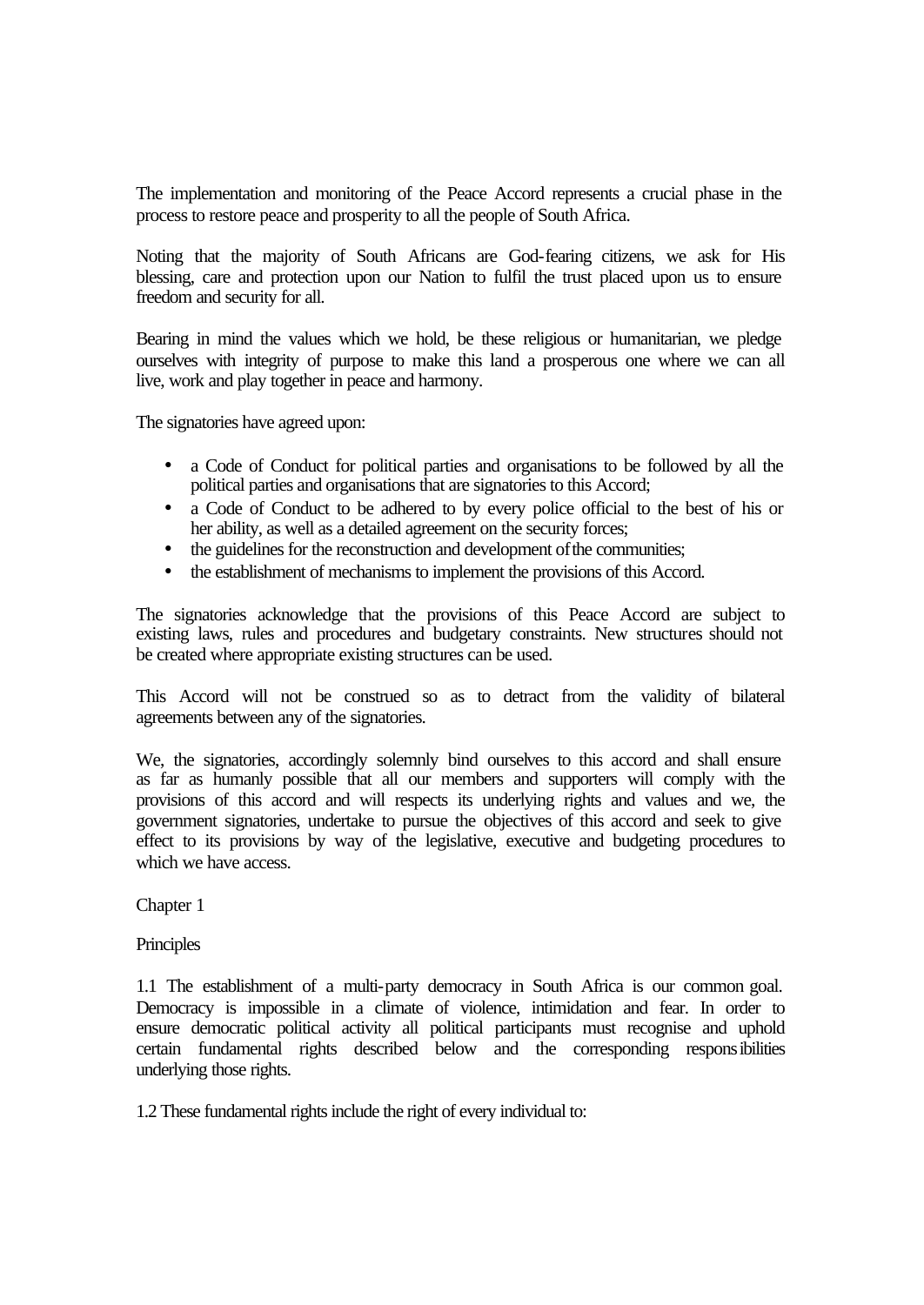- freedom of conscience and belief;
- freedom of speech and expression;
- freedom of association with others;
- peaceful assembly;
- freedom of movement:
- participate freely in peaceful political activity.

1.3 The fundamental rights and responsibilities derive from established democratic principles namely:

- democratic sovereignty derives from the people, whose right it is to elect their government and hold it accountable at the polls for its conduct of their affairs;
- the citizens must therefore be informed and aware that political parties and the media must be free to impart information and opinion;
- there should be an active civil society with different interest groups freely participating therein;
- political parties and organisations, as well as political leaders and other citizens, have an obligation to refrain from incitement to violence and hatred.

1.4 The process of reconstruction and socio-economic development aimed at addressing the causes of violent conflict, must be conducted in a non-partisan manner, that is, without being controlled by any political organisation or being to the advantage of any political group at the expense of another.

1.5 Reconstruction and developmental projects must actively involve the affected communities. Through a process of inclusive negotiations involving recipients, experts and donors, the community must be able to conceive, implement and take responsibility for projects in a co-ordinated way as close to the grassroots as possible. In addition, reconstruction and development must facilitate the development of the economic and human resources of the communities concerned.

1.6 The initiatives referred to in 1.4 and 1.5 above, should in no way abrogate the right and duty of governments to continue their normal developmental activity, except that in doing so they should be sensitive to the spirit and contents of any agreement that may be reached in terms of 1.5 above.

1.7 The parties to this process commit themselves to facilitating the rapid removal of political, legislative and administrative obstacles to development and economic growth.

1.8 The implementation of a system to combat violence and intimidation will only succeed if the parties involved have a sincere commitment to reach this objective. Only then will all the people of South Africa be able to fulfil their potential and create a better future.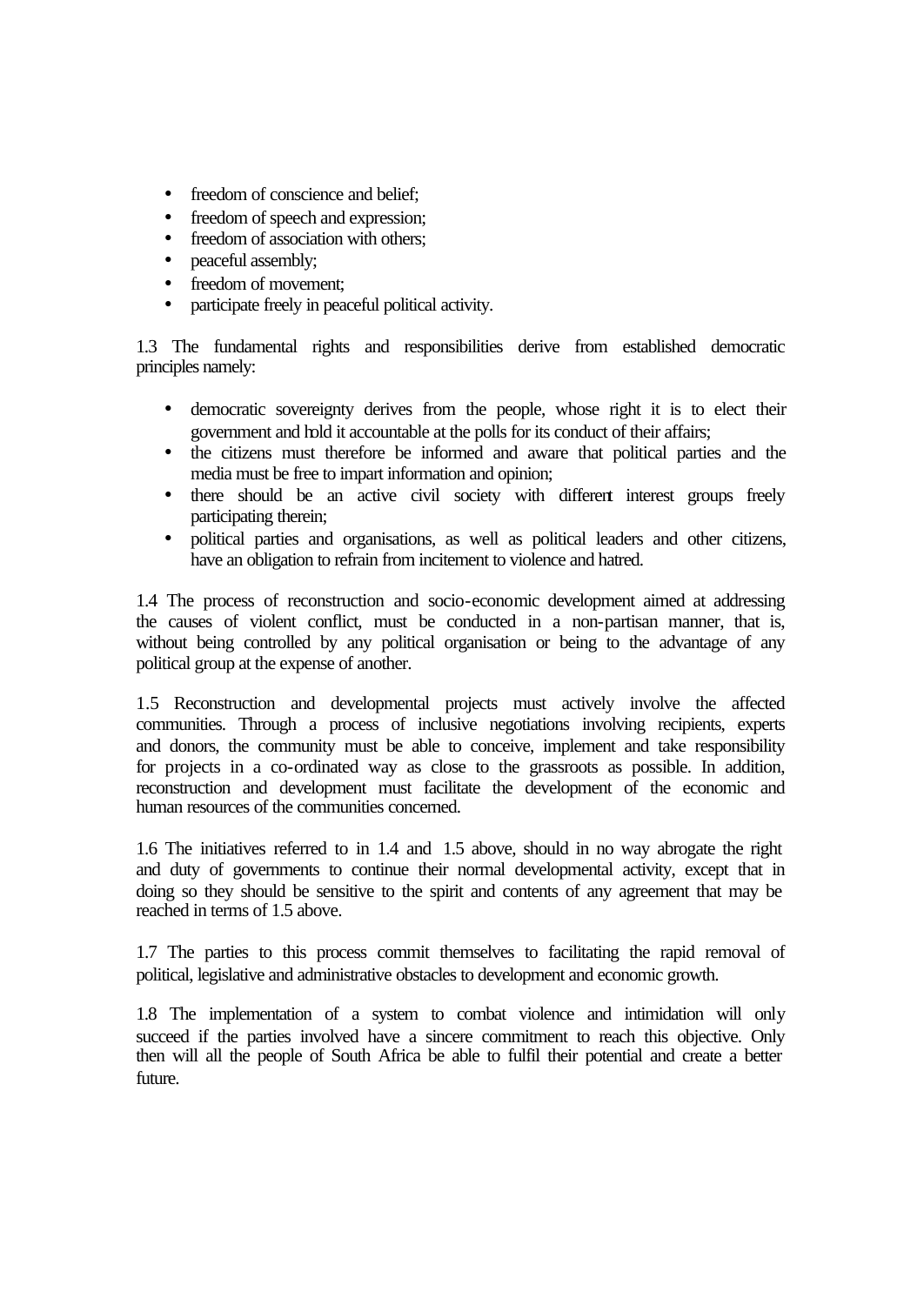1.9 It is clear that violence and intimidation declines when it is investigated and when the background and reasons for it is (sic) exposed and given media attention. There is, therefore, need for an effective instrument to do just that. It is agreed that the Commission established by the Prevention of Public Violence and Intimidation Act, 1991, be used as an instrument to investigate and expose the background and reasons for violence, thereby reducing the incidence of violence and intimidation.

1.10 Since insufficient instruments exist to actively prevent violence and intimidation and regional and local levels, it is agreed that committees be appointed at regional and local levels to assist in this regard. Peace bodies are therefore to be established at both regional and local levels to be styled "Regional Dispute Resolution Committees" (RDRC) and "Local Dispute Resolution Committees" (LDRC) respectively. These bodies will be guided and co-ordinated at a national level by a National Peace Secretariat. At the local level the bodies will be assisted by Justices of the Peace.

1.11 The Preparatory Committee has played a crucial role in the process of bringing the major actors together to negotiate a Peace Accord. There is still much to be done to implement the Accord and establish the institutions of peace. To assist in this regard, a National Peace Committee shall be established.

1.12 There should be simple and expeditious procedures for the resolution of disputes regarding transgressions of the Code for Political Parties and Organisation by political parties and organisations who are signatories to the National Peace Accord. These disputes should wherever possible, be settled at grassroots level, through participation of the parties themselves; and by using the proven methods of mediation, arbitration and adjudication.

1.13 An effective and credible criminal judicial system requires the swift and just dispensation of justice. This in turn will promote the restoration of peace and prosperity to communities, freeing them of the ravages of violence and intimidation. Special attention should be given to unrest related cases by setting up Special Criminal Courts specifically for this purpose.

Chapter 2

Code of Conduct for political parties and organisations

The signatories to this Accord agree to the following Code of Conduct:

2.1 We recognise the essential role played by political parties and organisations as mediators in a democratic political process, permitting the expression, aggregation and reconciliation of different views and interests, and facilitating the translation of the outcome of this process into law and public policy, and respect the activities of political parties and organisations in organising their respective structures, canvassing for support, arranging and conducting public meetings, and encouraging voting.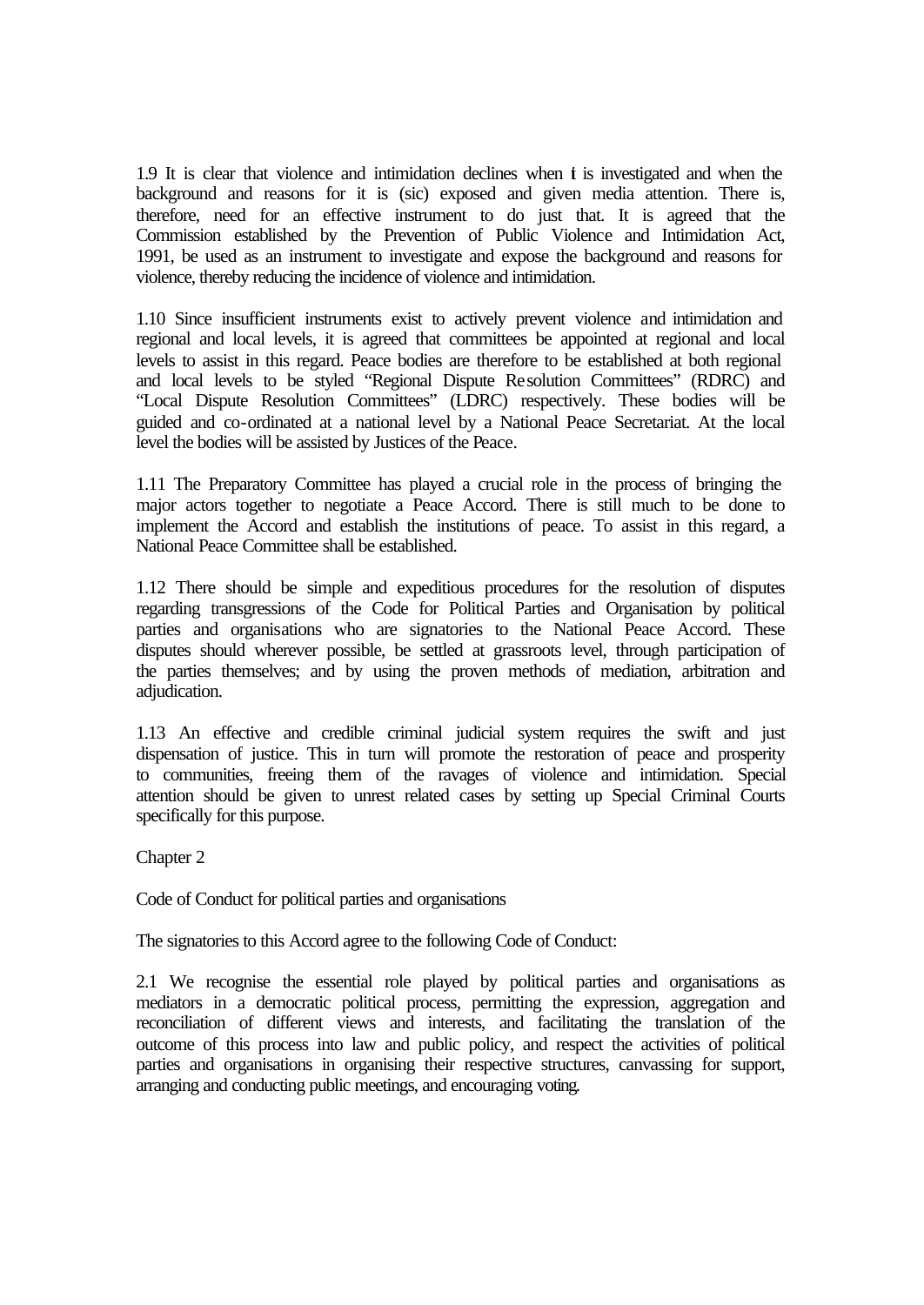2.2 All political parties and organisations shall actively contribute to the creation of a climate of democratic tolerance by:

- publicly and repeatedly condemning political violence and encouraging among their followers an understanding of the importance of democratic pluralism and a culture of political tolerance; and
- acting positively, also vis-à-vis all public authorities including local and traditional authorities, to support the right of all political parties and organisations to have reasonable freedom of access to their members, supporters and other persons in rural and urban areas, whether they be housed on public or private property.

2.3 No political party or organisation or any official or representative of any such party, shall:

- kill, injure, apply violence to, intimidate or threaten any other person in connection with that person's political beliefs, words, writings or actions;
- remove, disfigure, destroy, plagiarise or otherwise misrepresent any symbol or other material of any other political party or organisation;
- interfere with, obstruct or threaten any other person or group travelling to or from or intending to attend, any gathering for political purposes;
- seek to compel, by force or threat of force, any person to join any party or organisation, attend any meeting, make any contribution, resign from any post or office, boycott any occasion or commercial activity or withhold his or her labour or fail to perform a lawful obligation; or
- obstruct or interfere with any official or representative of any other political party or organisation's message to contact or address any group of people.

2.4 All political parties and organisations shall respect and give effect to the obligation to refrain from incitement to violence and hatred. In pursuit hereof no language calculated or likely to incite violence or hatred, including that directed against any political party or personality, nor any wilfully false allegation, shall be used at any political meeting, nor shall pamphlets, posters or other written material containing such language be prepared or circulated, either in the name of any party, or anonymously.

2.5 All political parties and organisations shall:

- ensure that the appropriate authorities are properly informed of the date, place, duration and where applicable, routing of each public meeting, rally, march or other event organised by the party or organisation;
- take into account local sentiment and foreseeable consequences, as well as any other meetings already arranged on the same date in close proximity to the planned event, provided that this shall not detract from the right of any political party or organisation freely to propagate its political views; and
- immediately and at all times, establish and keep current effective lines of communication between one another at national, regional and local levels, by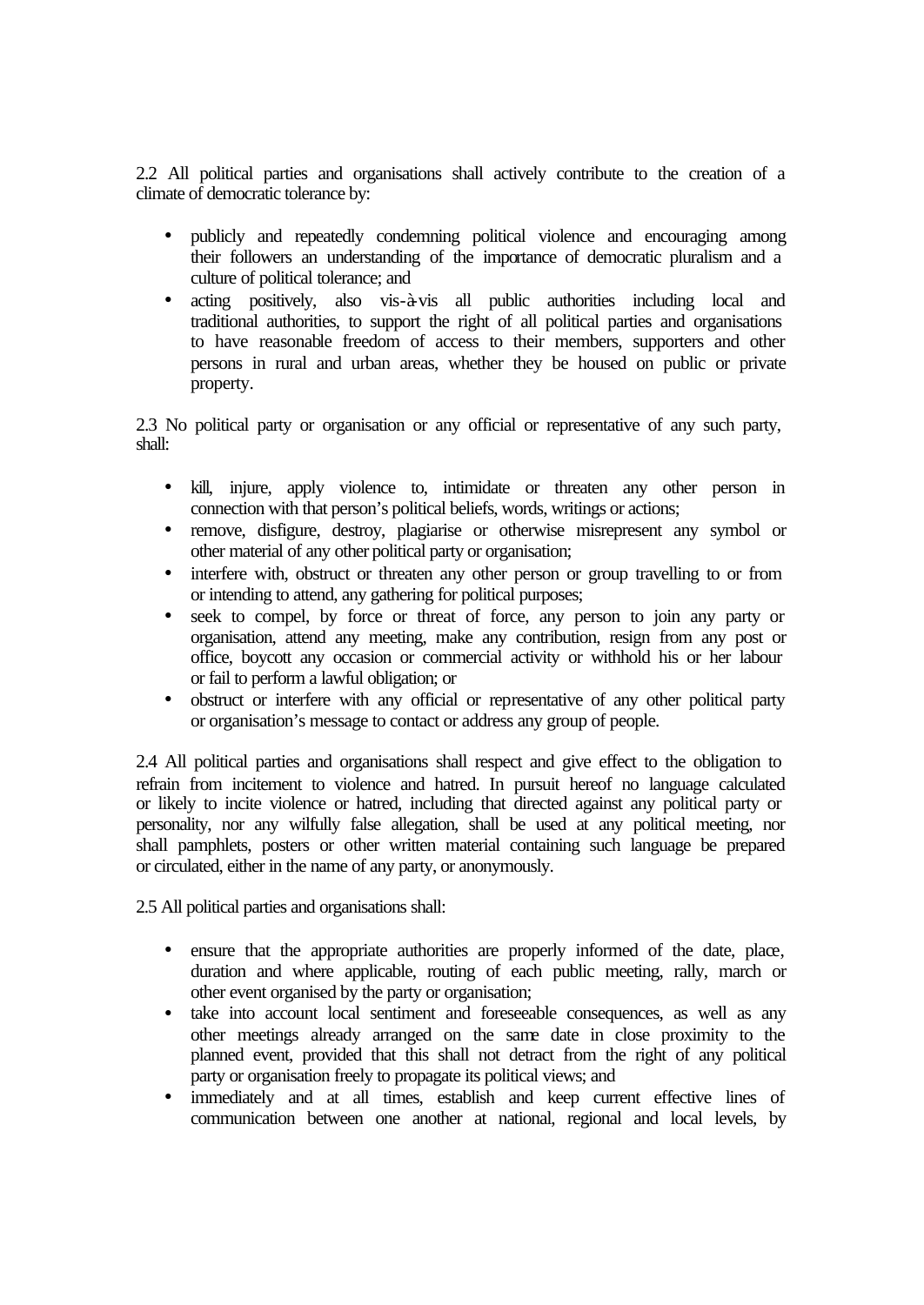ensuring a reciprocal exchange of the correct names, addresses and contact numbers of key leaders at each level, and by appointing liaison personnel in each location to deal with any problems which may arise.

2.6 All political parties and organisations shall provide full assistance and co-operation to the police in the investigation of violence and the apprehension of individuals involved. The signatories to this Accord specifically undertake not to protect or harbour their members and supporters to prevent them from being subjected to the processes of justice.

Chapter 3

Security Forces: General provisions

3.1 General Principles

3.1.1 The police shall endeavour to protect the people of South Africa from all criminal acts and shall to do so in a rigorously non-partisan fashion, regardless of the political belief and affiliation, race, religion, gender or ethnic origin of the perpetrators or victims of such acts.

3.1.2 The police shall endeavour to prevent crimes and shall attempt to arrest and investigate all those reasonably suspected of committing crimes and shall take the necessary steps to facilitate the judicial process.

3.1.3 The police shall be guided by a belief that they are accountable to society in rendering their policing services and shall therefore conduct themselves so as to secure and retain the respect and approval of the public. Through such accountability and friendly, effective and prompt service, the police shall endeavour to obtain the cooperation of the public whose partnership in the task of crime control and prevention is essential.

3.1.4 The police, as law enforcement officers, shall expect a higher standard of conduct from its members in the execution of their duties than they expect from others and in pursuance hereof, supports prompt and efficient investigation and prosecution of its own members alleged to have acted unlawfully and shall commit itself to continue the proper training and retraining of its members in line with the objectives of professional policing and the principles set out in Chapters 3 and 4 of this Accord. The police in particular shall emphasise that there is no place in the police force for policing practices based on personal or racial prejudice, corruption, excessive force or any unlawful actions.

3.1.5 The police shall exercise restraint in the pursuance of their duties and shall use the minimum force that is appropriate in the circumstances.

3.1.6 Parties, organisations and individuals acknowledge that they too have a contribution to make in the process of sustaining, developing and encouraging a police force of which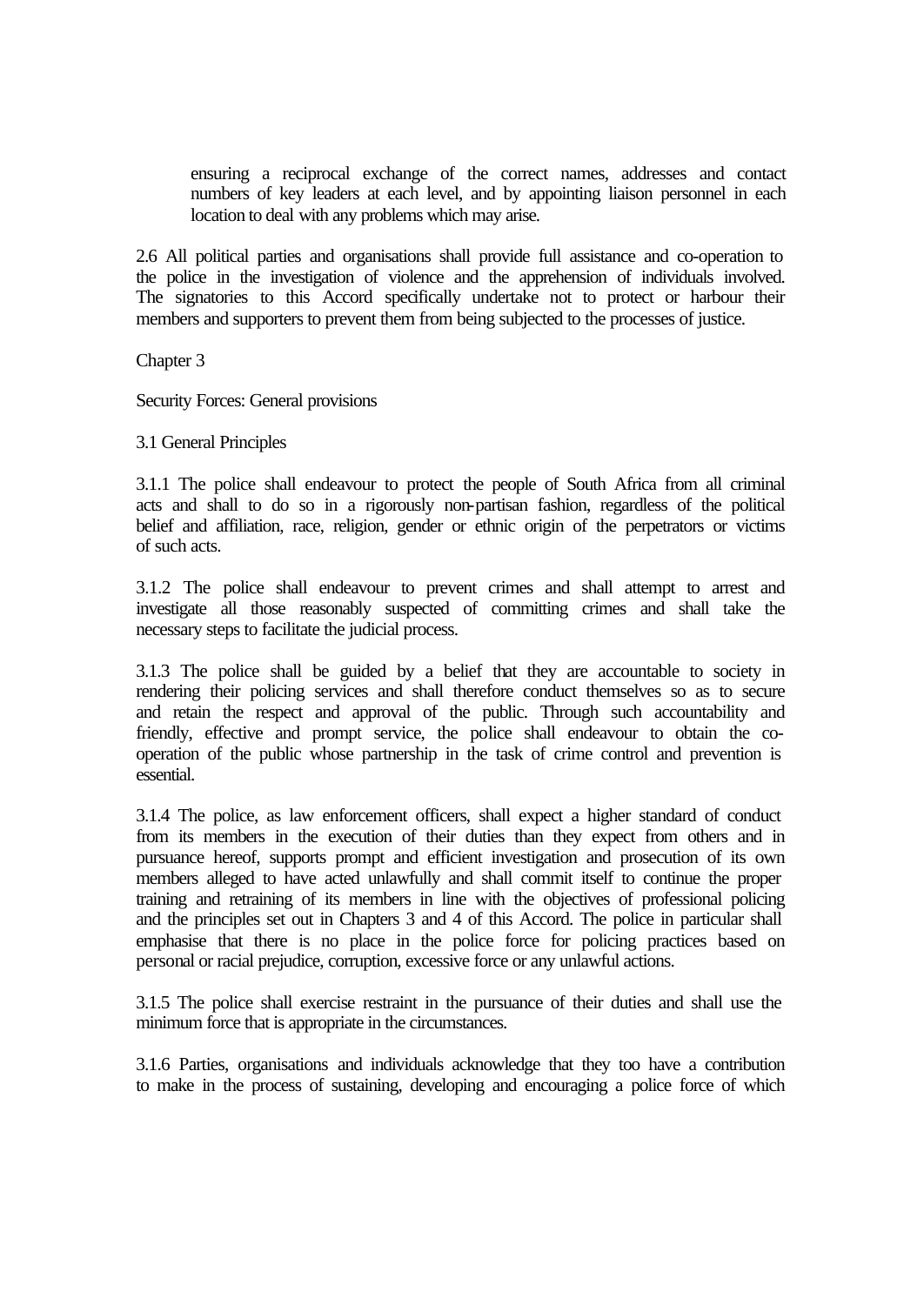all South Africans can be proud. This involves a respect for the professionalism of the police force, and assisting the police in the performance of their legitimate duties.

3.2 The police shall observe the following more detailed set of requirements:

3.2.1 The police shall endeavour to protect the people of South Africa from all criminal acts and shall to do so in a rigorously non-partisan fashion, regardless of the political belief and affiliation, race, religion, gender or ethnic origin of the perpetrators or victims of such acts.

3.2.1.1 The police must always respond promptly to calls for assistance and intervention.

3.2.1.2 Where prior notification is given of possible violence, the police must take all reasonable steps to prevent such an outbreak of violence.

3.2.1.3 The police shall endeavour to disarm those persons illegally bearing dangerous weapons in any gathering or procession.

3.2.2 The police shall endeavour to prevent crimes and shall attempt to arrest and investigate all those reasonably suspected of committing crimes and shall take the necessary steps to facilitate the judicial process.

3.2.2.1 Where violent clashes occur the police shall attempt to arrest all those reasonably suspected of participating in any unlawful act. If the police are unable for any reason to arrest all suspects, efforts must be made to photograph, video or otherwise identify the suspects.

3.2.2.2 After a suspect has been arrested the police shall conduct a full, proper and expeditious investigation into the complaint, shall endeavour to submit the necessary evidence to the Attorney-General as soon as possible and shall give all the necessary cooperation in this regard.

3.2.2.3 In addition to rights arrested persons have in terms of the law, suspects arrested solely for crimes related to political violence should be informed of their rights and given the opportunity to telephone their family or a lawyer. Judges Rules shall consistently be applied by all police officials.

3.2.2.4 All criminal complaints shall be accepted at a charge office. After the complaint is accepted, the complainant shall be given a form containing the complaint number and the nature of the charge. The name and the telephone number of the investigating officer shall be made available or dispatched within seven days to the complainant.

3.2.2.5 The complainant shall, upon request, be entitled to any relevant information from the investigating officer on the progress and outcome of the investigation.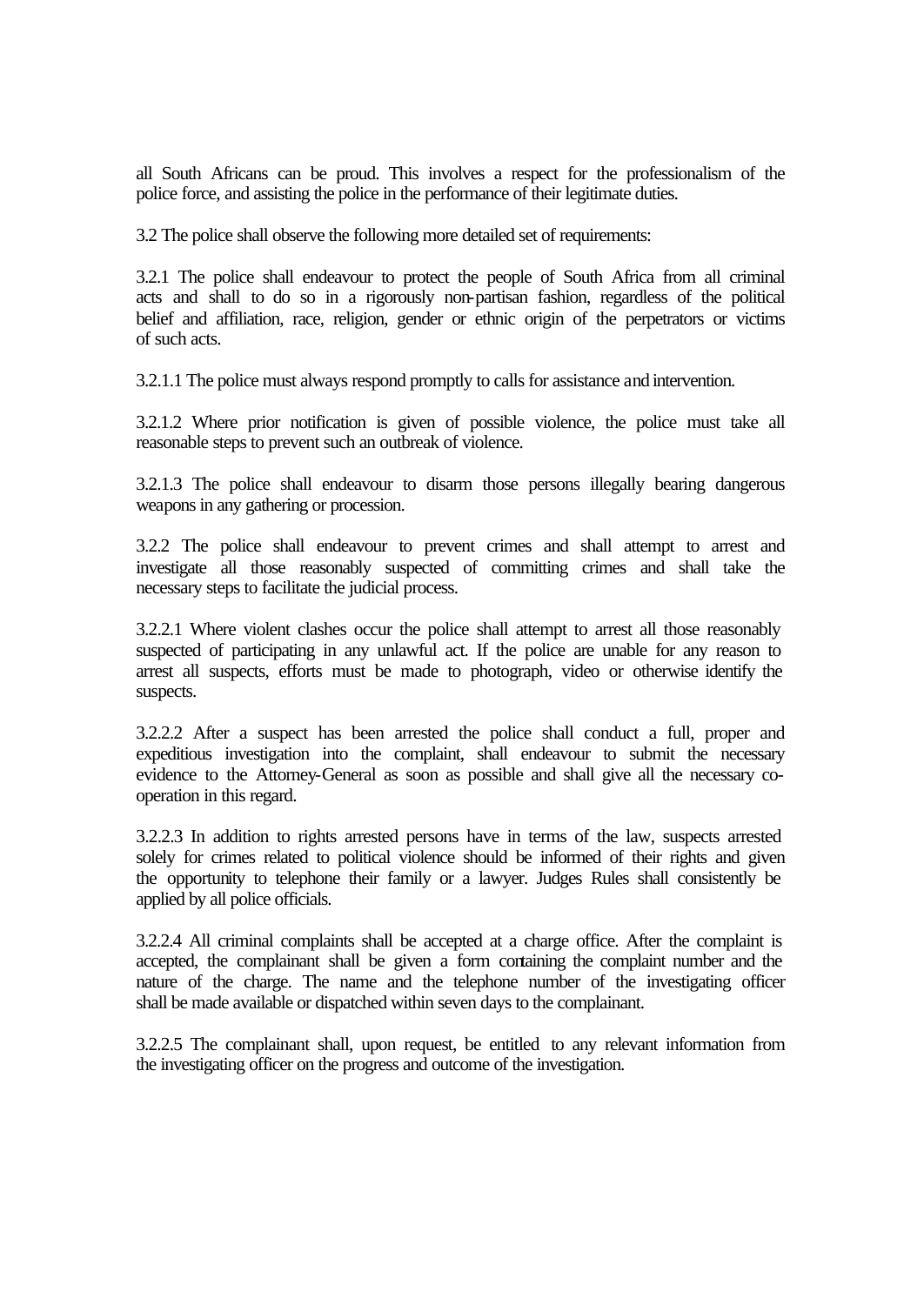3.2.2.6 In order to investigate all crimes relating to "political violence", which includes public violence as defined in the Prevention of Public Violence and Intimidation Act, 1991, the police shall establish a special police investigation unit on the following basis:

i. A police investigation unit shall be established under the command of the police general (or senior police officer in the case of the self-governing territories).

ii. This police general shall monitor, co-ordinate and supervise investigations into crimes of political violence.

iii. A senior police officer shall be appointed in the region of each special criminal court and shall carry out his duties and functions under the command of the said police general.

iv. It will be the responsibility of each such officer as assisted by such officials as are seconded to him or appointed on an ad hoc basis to assist him, to conduct or supervise investigations into crimes of political violence in the region of that special court.

v. When necessary each such officer shall liaise with the prosecutor of the special court in regard to the conduct of investigations into crimes of

political violence.

vi. Each such officer may personally investigate such crimes and/or supervise investigations performed by ordinary units of the police.

 vii. The police general who commands the special investigation unit as well as each such officer shall, where possible, have sufficient personnel and resources at his disposal to enable him to effectively carry out his powers and functions.

 viii. Each such officer shall be responsible for compiling a monthly report on the progress of investigations and for referring it to the police general who commands the special investigation unit. The Standing Commission and/or the National Peace Committee may inquire on the progress of the investigations and the police general shall submit a report.

ix. In all cases where an affidavit containing evidence is submitted to the National Peace Committee or Regional Dispute Resolution Committee to the effect that the local police in any station and/or district have acted with bias towards a political party or organisation in that district, the investigation into any incident of alleged political violence shall, on basis of the affidavit, be conducted by the special investigation unit with jurisdiction in that region or under the supervision of an officer from such unit.

x. The National Peace Committee shall be informed of the appointment of the police general and the senior officers.

xi. The Commissioner of Police shall have regard to recommendations of the National Peace Committee.

3.2.3 The police shall be guided by a belief that they are accountable to society in rendering their policing services and shall therefore conduct themselves so as to secure and retain the respect and approval of the public.

Accountability in this paragraph and also referred to in clause 3.1.3 above, as well as in the Police Code of conduct, entails the following: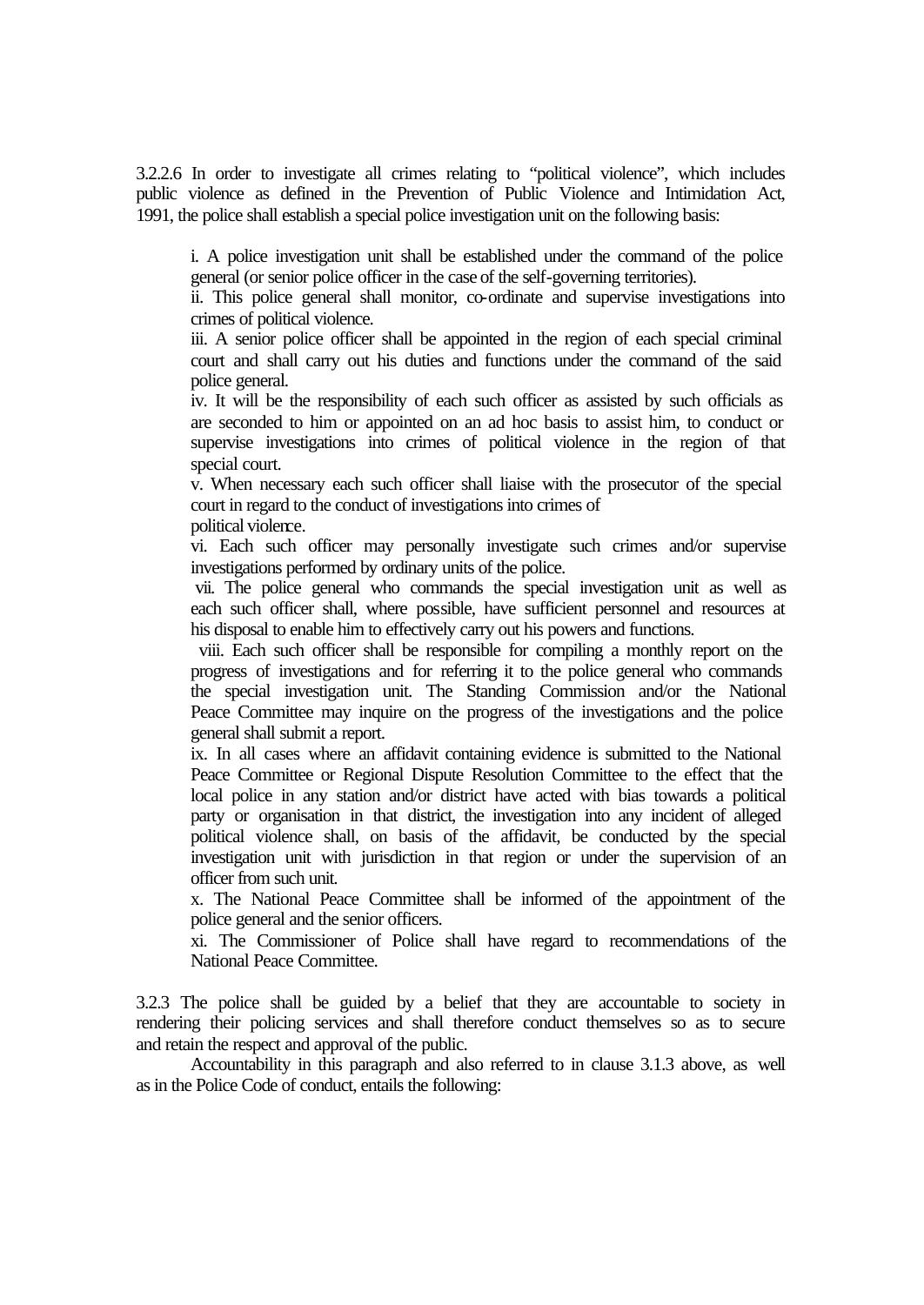3.2.3.1 In order to facilitate better communication with the community, the police shall, in each locality where a Local Dispute Resolution Committee exists:

i. consult regularly with:

a. the Local Dispute Resolution Committee, or in its absence, community leaders, including representatives of signatories of this accord, and

b. community leaders, on the efficient functioning of the police in that community and shall regularly communicate with such committee, representatives or leaders on the issues raised by them with the police.

ii. establish a liaison officer of rank not lower than a warrant officer, in each police district, to which requests for urgent assistance may be directed.

The police shall notify the LDRC of the identity of liaison officers.

3.2.3.2 In addition to the normal channels available within the Department of Law and Order, complaints against the police may also be referred to the Police Reporting Officer or, depending on the nature of such complaints, to the Standing Commission on Violence and Intimidation.

3.2.3.3 If the police feel that they are unfairly victimised or harassed by any person or body or organisation they will have the right to raise a complaint to the National Peace Committee or any other appropriate body.

3.2.4 The police shall expect a higher standard of conduct from themselves than they expect from others.

3.2.4.1 Complaints of alleged police misconduct which is of such a serious nature that it may detrimentally affect police/community relations should be referred to the Police Reporting Officer or the Commissioner of Police, for investigation by a unit of the police specifically established for this purpose, under the supervision of a designated general of the police. Where the complaint is directed to the Police Reporting Officer it should be referred by him to the Commissioner of Police for investigation by such a unit. The units will be available as far as possible in each police region.

3.2.4.2 The unit shall submit to the Police Reporting Officer, a report on the complaints submitted to it, as well as the progress and outcome of investigations into complaints. The Police Reporting Officer will have the authority to ensure that the investigation is a full and proper investigation and accordingly will be entitled to refer the report back to the unit. The Police Reporting Officer shall be appointed in the following manner:

i. The Association of Law Societies and General Council of the Bar shall recommend to the Minister of Law and Order three candidates per region for the appointment of a Regional Police Reporting Officer. If the Minister is not prepared to make an appointment from the names so received, he may refer the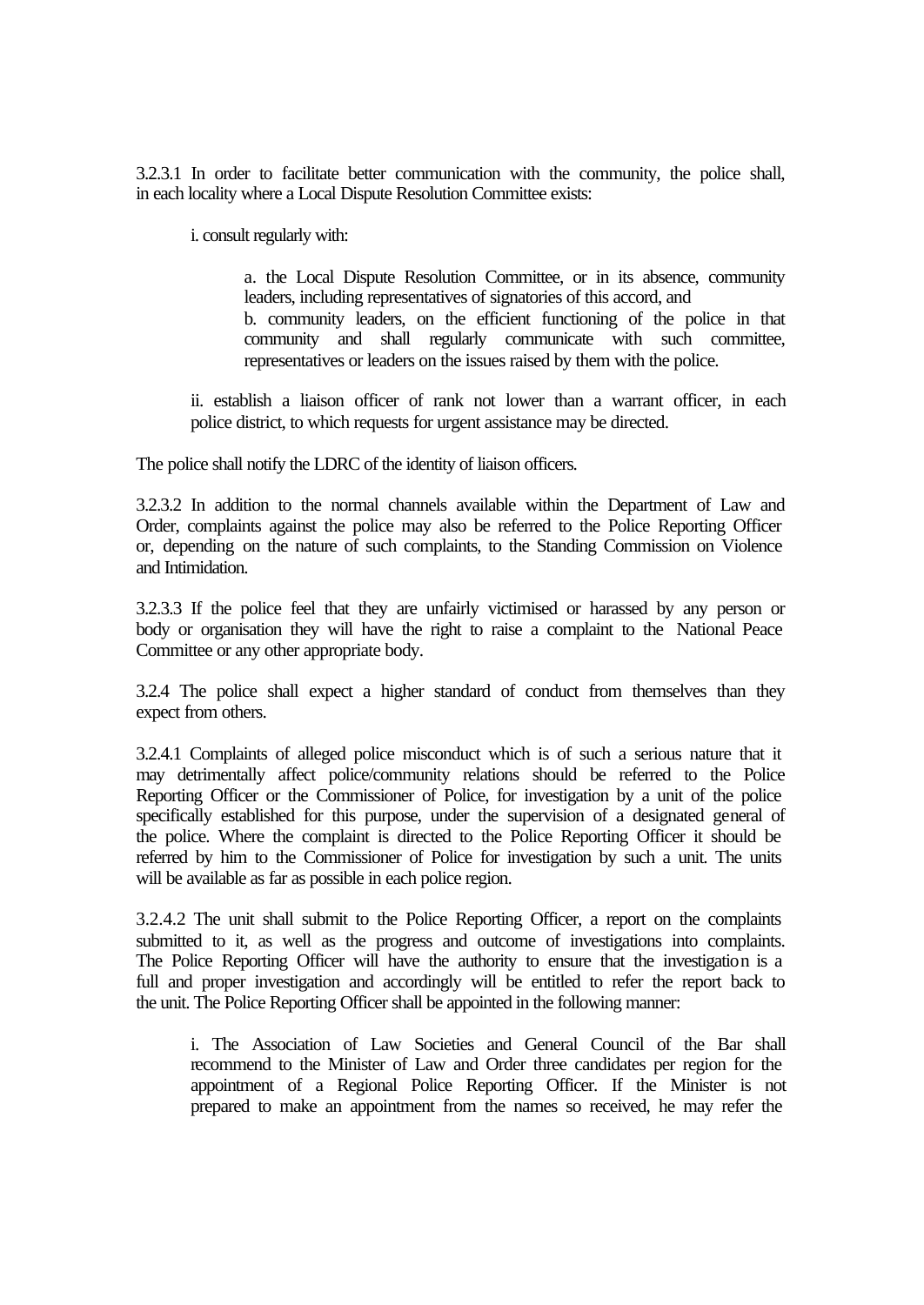recommendation back to the Association of Law Societies and the General Council of the Bar for additional three names from which he has to make an appointment.

ii. Such Police Reporting Officer may be a former prosecutor, a former member of the attorney general's staff, a lawyer in private practice, a former magistrate, or a former policeman.

3.2.4.3 The Police Reporting Officer may recommend to the Commissioner of Police the suspension or transfer of the police official under investigation until the completion of the investigation.

3.2.4.4 The Police Reporting Officer shall, on the completion of the investigation, make a recommendation to the Commissioner of Police as to the disciplinary action that should be taken against the police involved in the misconduct. The complainant shall be notified of the recommendation and the outcome of this complaint. The Police a Reporting Officer may, with the consent of the complainant, provide the National Peace Committee with the recommendations and outcome of the investigation.

3.2.4.5 All police officials in uniform should carry a legible external form of identification.

3.2.4.6 All official police vehicles shall have an identification number painted on the side, and all military vehicles acting in support of the police shall display an identification number on the side and no such number may be removed for as long as such military vehicles are used in support of the police, provided that this shall not apply to police vehicles which are required for official undercover work, not in breach of clause 3.5 related to clandestine or covert operations. It shall be an offence for a police or military vehicle to be driven on a public road without numberplates or without the numberplates allocated to such vehicle by the relevant registration authority.

3.2.5 The police shall exercise restraint in the pursuance of their duties and shall use the minimum force that is appropriate in the circumstances.

3.2.5.1 Clear guidelines shall be issued by the police for dealing with unlawful gatherings and the following aspects shall clearly be addressed in such guidelines.

i. When a confrontation between a police unit and a gathering is reasonably foreseeable, a senior police official shall where possible be in command of the unit.

ii. The police unit performing crowd control duties shall, where possible, be equipped with public address systems and someone who can address the crowd in a language the crowd will understand.

iii. Before ordering a gathering to disperse, an attempt must be made to ascertain the purpose of the Fathering and to negotiate the immediate dispersal of the group.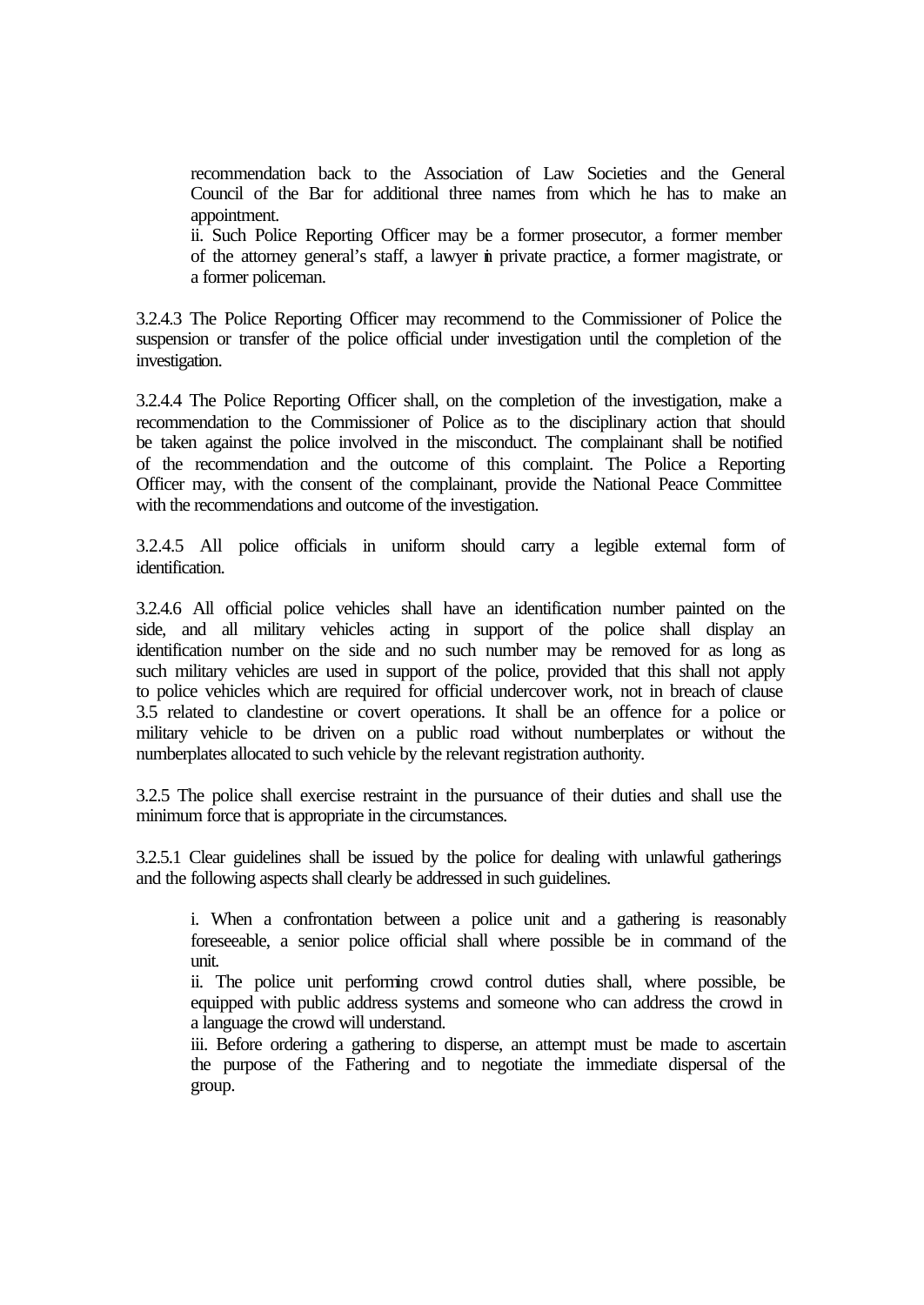iv. Where residents of a community or a hostel are clearly the subject of an attack, the police shall endeavour to disarm and disperse the aggressors.

v. A reasonable time must be given to the gathering to comply with the requests or instructions of the commanding officer.

vi. The commanding officer shall only authorise the use of injurious or forceful methods of crowd dispersal if he believes that the crowd constitutes a danger to the public safety or to the safety of any individual or to any valuable movable or immovable property and if he has reason to believe that less injurious methods will not succeed in dispersing the gathering. The least possible degree of force should be used in attaining the aim of policing. Unless circumstances prevent it, persuasion, advice and warnings should be used to secure co-operation, compliance with the law and the restoration of order.

 vii. The police should focus on making less injurious equipment also available to police stations in order to minimise the risk of forceful actions.

3.3 Police Board

3.3.1 A Police Board shall be established whose composition shall comprise of both members of the public and representatives of the police in equal numbers. The chairperson is to be appointed by the Minister of Law and Order from one of the members representing the public

3.3.2 The members of the public shall be appointed by the Minister of Law and Order to the Police Board from names put forward by unanimous decision by the National Peace Committee. The Minister of Law and Order shall have the discretion to appoint further members from parties who are not represented on the National Peace Committee.

3.3.3 The function of the Police Board shall be to consider and to make recommendations to the Minister of Law and Order in regard to the policy relating to the training and efficient functioning of the police, with a view to reconcile the interests of the community with that of the police.

3.3.4 The Police Board shall be empowered to do research and call for representations from the public regarding any investigation conducted by it.

3.3.5 The Police Board shall not have a role in regard to the day to day functioning of the police.

3.3.6 The recommendations of the Police Board in regard to the above matters shall be made public, insofar as it is essential in reconciling the interests of the community with that of the police.

3.4 Composition of the police force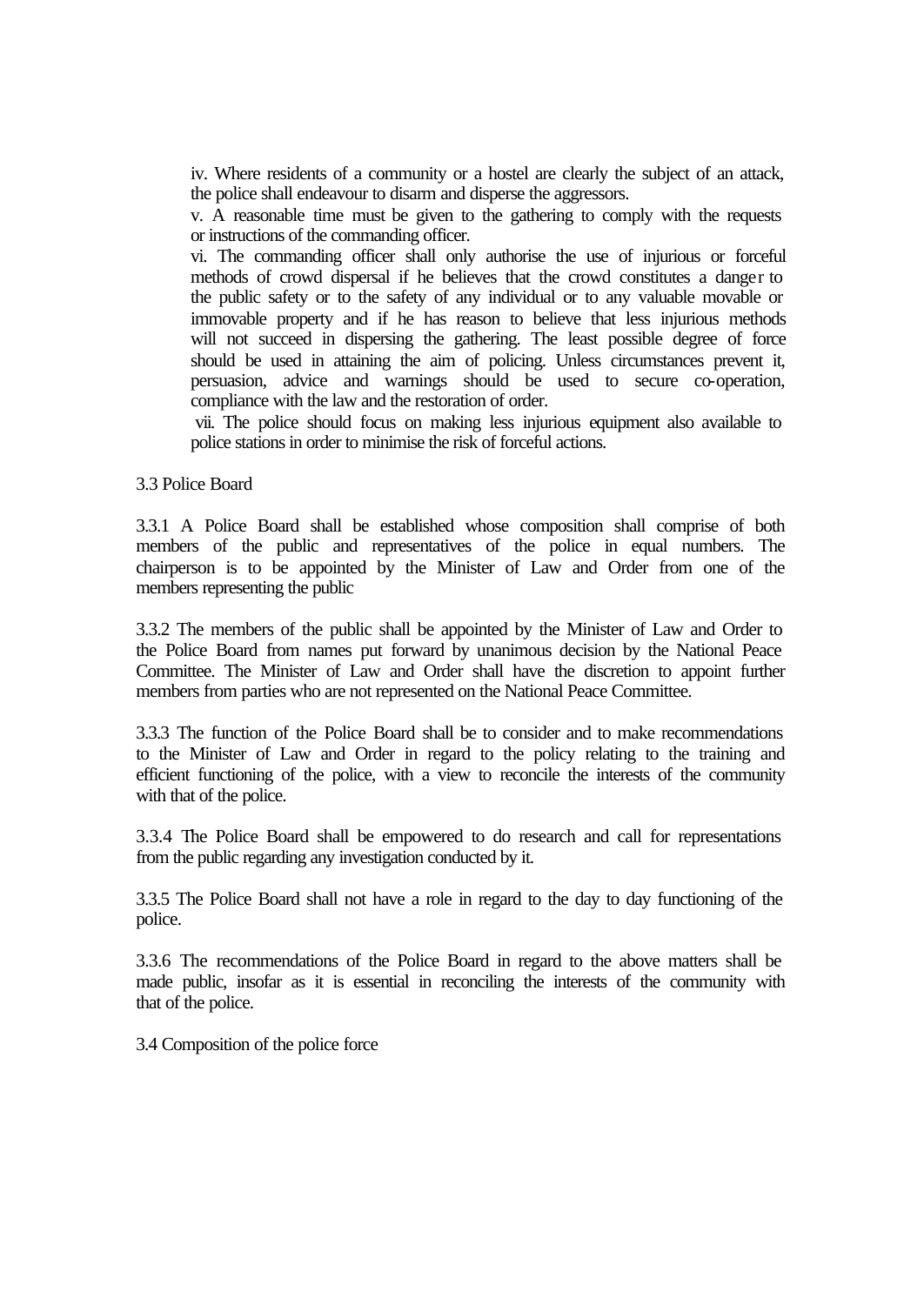3.4.1 The relationship between, and the status of, the South African Police and the Police Forces in the Self-governing Territories in the transitional phase, can only be decided by the interested parties through negotiations.

3.4.2 Where the police Forces of any self-governing territory is alleged to be a party to the conflict, the Standing Commission shall investigate this and make appropriate recommendations.

3.5 Clandestine or covert operations

3.5.1 No public funds shall be used to promote the interests of any political party or political organizations and no political party or political organization shall accept any public funds to promote its interests which shall have the effect of interfering negatively in the political process.

3.5.2 The government shall not allow any operation by the security forces with the intention to undermine, promote or influence any political party or political organization at the expense of another by means of any acts, or by means of disinformation.

3.5.3 If any of the signatories to the is accord has reason to believe that any operation is being conducted in breach of this clause, it may lodge a complaint with the Police Reporting Officer or the Commission as the case may be.

3.5.4 In addition to any civil/criminal liability he/she may incur, any individual member of the police who is found to have breached this clause shall be dealt with in accordance with the Police Act, Regulations and Standing Orders.

3.5.5 In addition to any civil/criminal liability he/she may incur, any individual member of the defence force who is found to have breached this clause shall be dealt with in accordance with the defence statutes and codes and the Code of Conduct for the members of the defence force.

3.5.6 In order to monitor ongoing compliance with this provision the Commission, or a person authorised by it, shall upon receipt of any request by a party, or a complaint or on information received by it, be entitled by warrant to enter and inspect any place and interrogate any security force member, and seize any record or piece of evidence.

3.6 Dangerous weapons

3.6.1 The parties agree that the disastrous consequences of widespread violence and the urgent requirement of peace and stability on which to build the common future make it necessary to act decisively to eliminate violence or the threat of violence from a political sphere.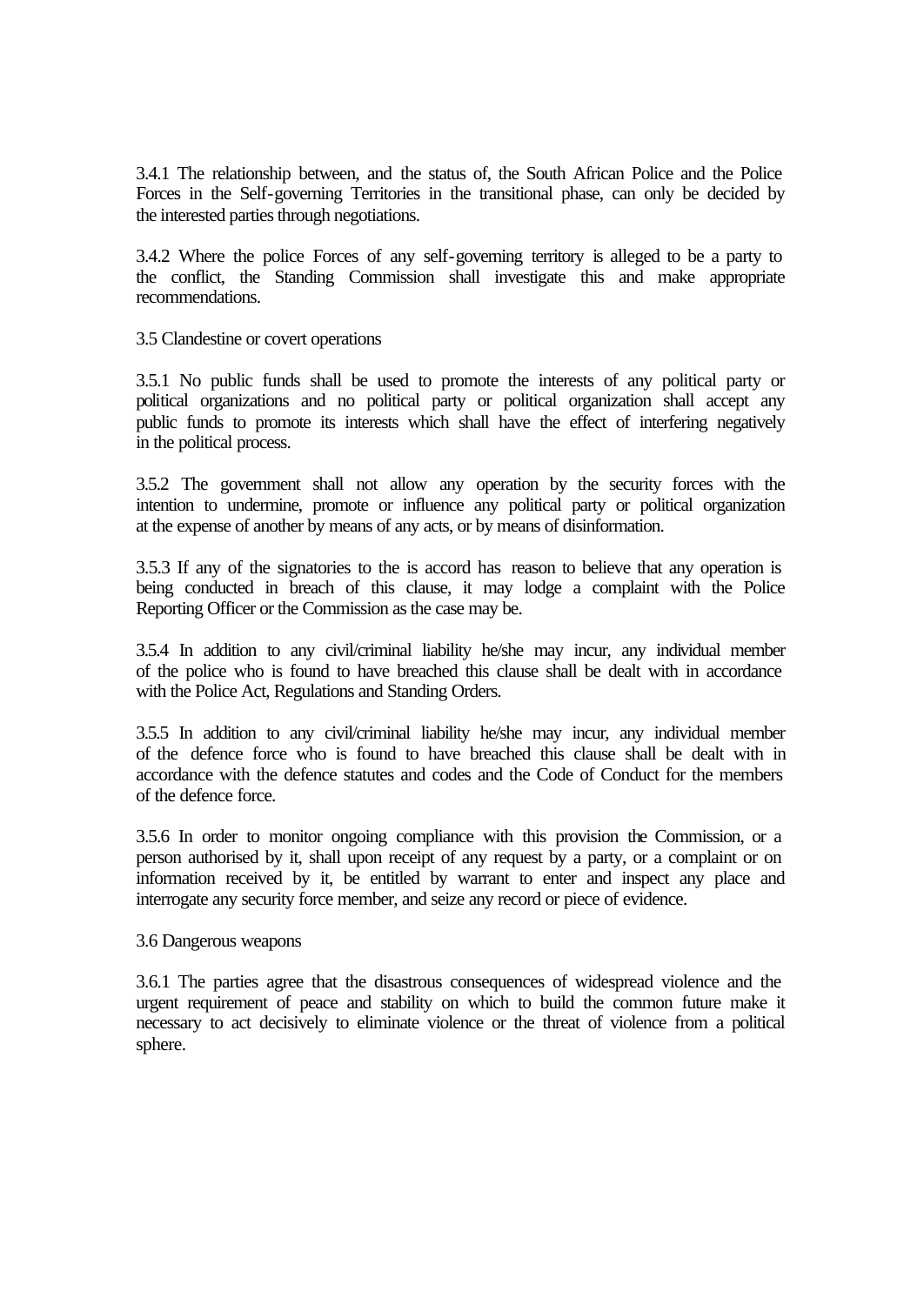3.6.2 In pursuit of this understanding the parties agree that no weapons or fire-arms may be possessed, carried or displayed by members of the general public attending any political gathering, procession or meeting.

3.6.3 All political parties and organizations shall actively discourage and seek to prevent their members and supporters from possessing, carrying or displaying weapons or firearms when attending any political gathering, procession or meeting.

3.6.4 The Government undertakes to issue the necessary proclamations to implement the principles of paragraph 3.6.2 after consultation with the interested parties.

3.7 Self Protection Units (previously called self-defence units)

3.7.1 The Law accords all individuals the right to protect themselves and their property, and to establish voluntary associations or self protection units in any neighbourhood to prevent crime and to prevent any invasion of the lawful rights of such communities. This shall include the right to bear licensed arms and to use them in legitimate and lawful selfdefence.

3.7.2 The parties also agree that no party or political organization shall establish such units on the basis of party or political affiliation, such units being considered private armies.

3.7.3 No private armies shall be allowed or formed.

3.7.4 The parties also recognise that a liaison structure should operate between any community based self protection unit and the police so as to facilitate education on citizens' rights, police responsiveness and other aspects in respect of which there is a legitimate and common interest

3.7.5 The police remains responsible for the maintenance of law and order and shall not be hindered in executing their task by any self protection unit.

3.7.6 All existing structures called self-defence units shall be transformed into self protection units which shall function in accordance with the principles contained in paragraph 3.7.

3.8 General

3.8.1 This Accord shall, where applicable, be issued as a directive by the Commissioner of Police and if necessary, the Police Act and regulations will be amended accordingly.

3.8.2 In view of the changing policing demands of a changing South Africa the police shall continue to take steps to retrain their members on the proper functions of the police as set out in the Code and in this agreement and in particular in methods of defusing conflict through discussion.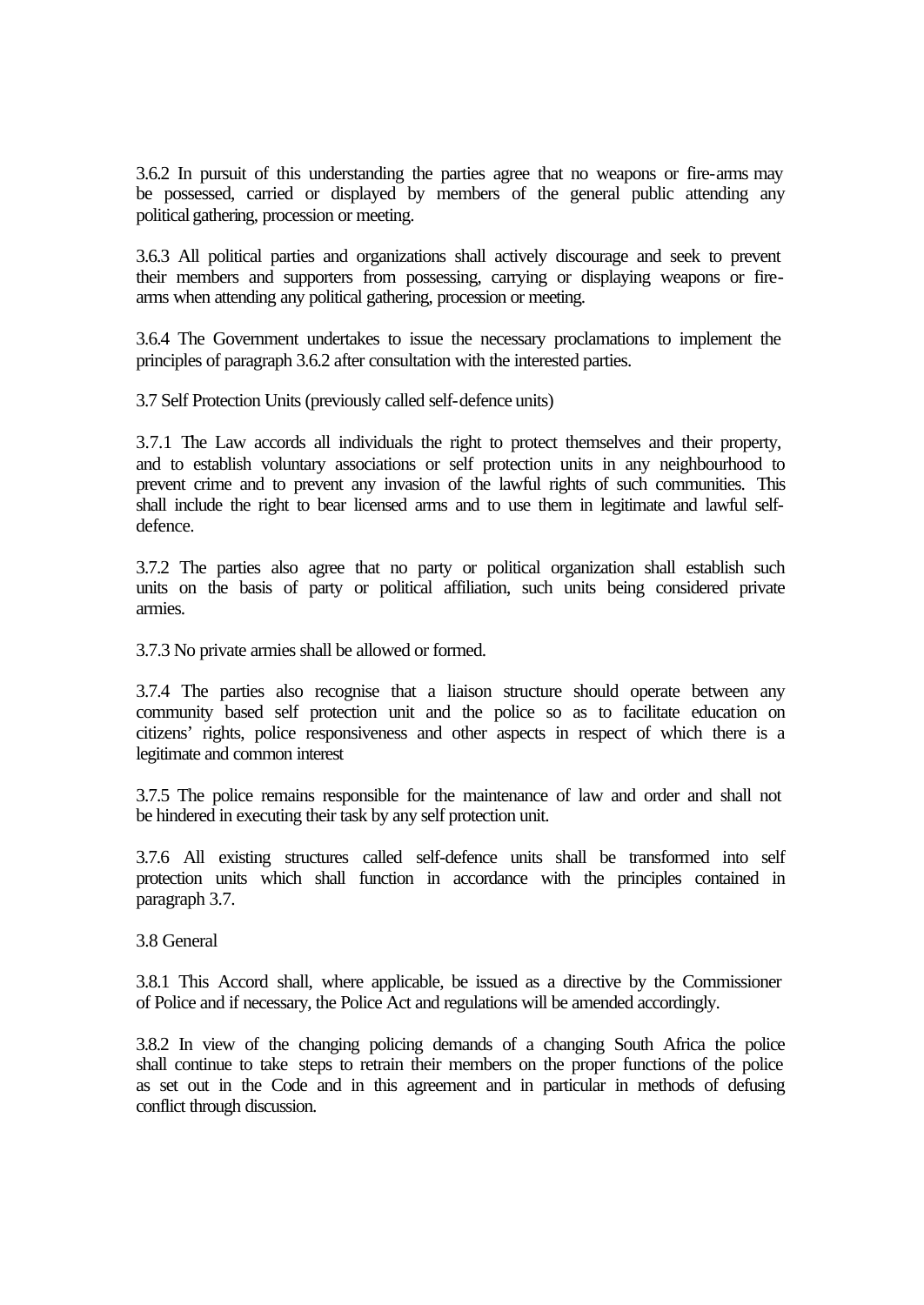3.8.3 This Accord shall, where applicable, be honoured by and shall in terms of paragraph 3.8.1 be binding on the police.

3.8.4 This Accord shall, where applicable, be binding on the defence force in as much as it performs any ordinary policing function.

3.8.5 Where a government of a self-governing territory becomes a signatory to this Accord, the provisions of this Accord will, *mutatis mutandis*, be applicable to such a government as well as the police force of such a government.

3.8.6 A government of a self-governing territory which is a signatory to this Accord may opt to accept the jurisdiction of the Police Board or Police Reporting Officer established in respect of the South African Police Force.

3.9 Code of Conduct for members of the Defence Force

A Code is in the process of being negotiated under the auspices of the National Peace Committee.

Chapter 4

Security Forces: Police Code of Conduct

Mission of the South African Police

"We undertake, impartially and with respect for the norms of the law and society, to protect the interest of the country and everyone therein against any criminal violation, through efficient service rendered in an accountable manner."

Code of Conduct of the South African Police

All members of the South African Police shall commit themselves to abide by the Code of Conduct in the following terms:

As a member of the South African Police, undertake to adhere to the following Code of Conduct to the best of my abilities:

As Police Official will observe the oath of loyalty which made to the Republic of South Africa by performing the task that is required of me by law, with untiring zeal, singlemindedness and devotion to duty, realising that accept the following principles:

• In order to preserve the fundamental and constitutional rights of each individual by the use of preventive measures, or alternatively, in the event of disruption, to restore social order by the use of reactive policing.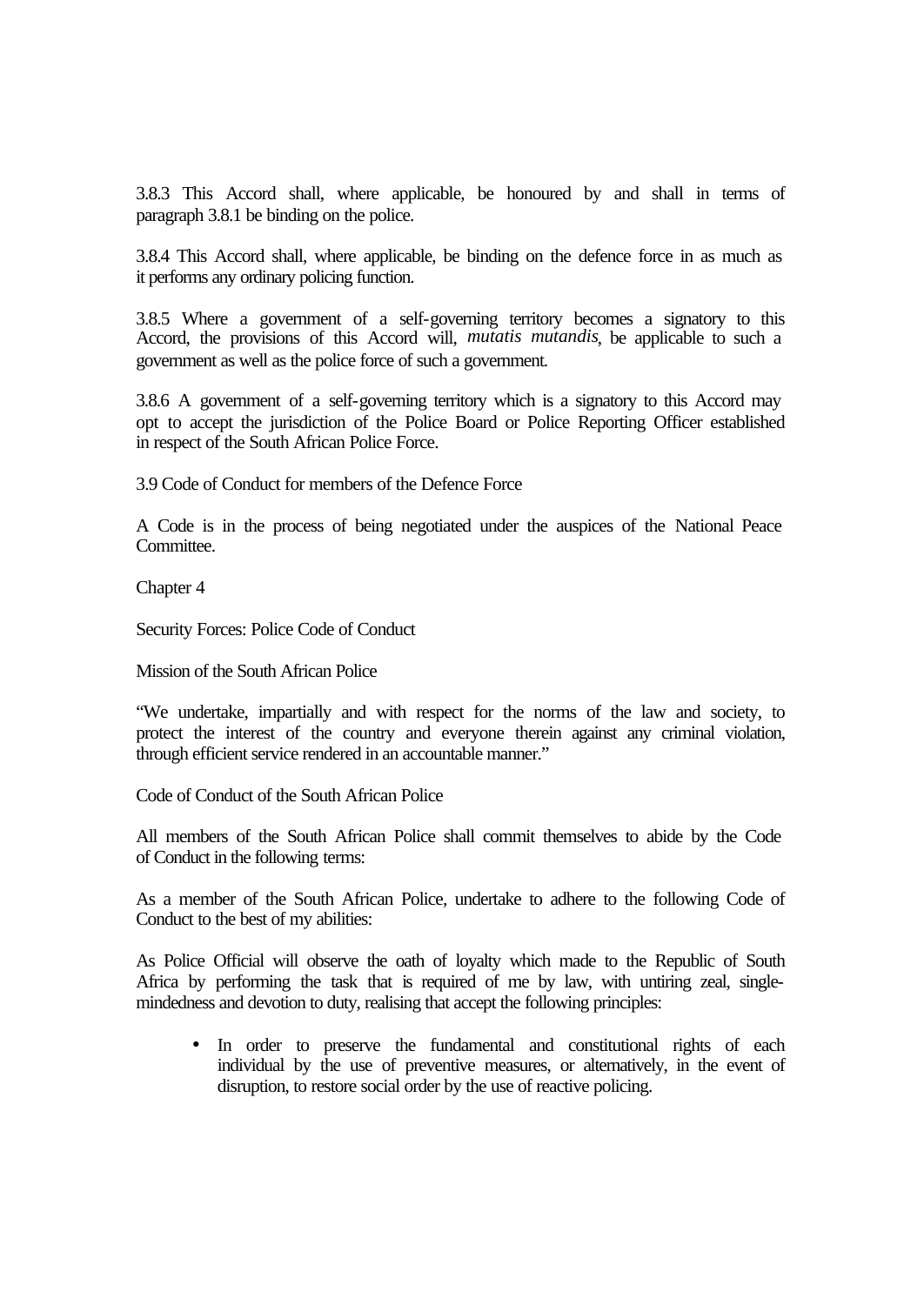- The authority and powers accorded to the police for the maintenance of social order, and the subsidiary objectives they adopt are dependent upon and subject to public approval, and the ability to secure and retain the respect of the public.
- The attainment and retention of public approval and respect include the cooperation of the public in the voluntary observance of the laws.
- Any offence or alleged offence by any member of the South African Police, of the common law or statutory law, including the Police Act and the regulations promulgated in accordance thereof, shall be thoroughly investigated and in the event of any violation thereof, appropriate measures shall be taken. Such an offence or alleged offence, depending on the nature thereof, may be referred to a Police Reporting Officer or the Commission established in terms of the Prevention of Violence and Intimidation Act, 1991, or to a commission that shall be specifically appointed for that purpose. All assistance and cooperation possible shall be rendered to a commission such as this, and the Police Reporting Officer and where investigations are undertaken by the police at the request of the commission or the Police Reporting Officer, a special investigation team shall be used for this purpose.
- The extent and quality of public co-operation proportionally diminishes the need for corrective measures.
- The favour and approval of the public shall be sought by:
	- enforcing the law firmly, sensitively and with constant and absolute impartiality;
	- giving effective and friendly service to each individual, regardless of the political and religious belief, race, gender or ethnic origin;
	- reacting as quickly as possible to requests for help or service; making personal sacrifices in order to save lives; and
	- encouraging police community relationships, and by promoting participation by the community.
- The least possible degree of force be used in attaining the aim of policing, and then only when persuasion, advice and warning have failed to secure cooperation, compliance with the law and the restoration of order.
- Judges' Rules shall consistently be applied by all police officials. Police officials must adhere to the executive function of policing and refrain from taking it upon themselves to perform a judicial function.
- All police officials in uniform shall wear a clearly distinguishable mark of identification.
- The integrity of policing is reflected by the degree of personal moral responsibility and professional altruism evident in the behaviour and actions of every individual member of the police.
- The stability of society, and the vitality and continuity of democratic ideals are dependent upon policing that: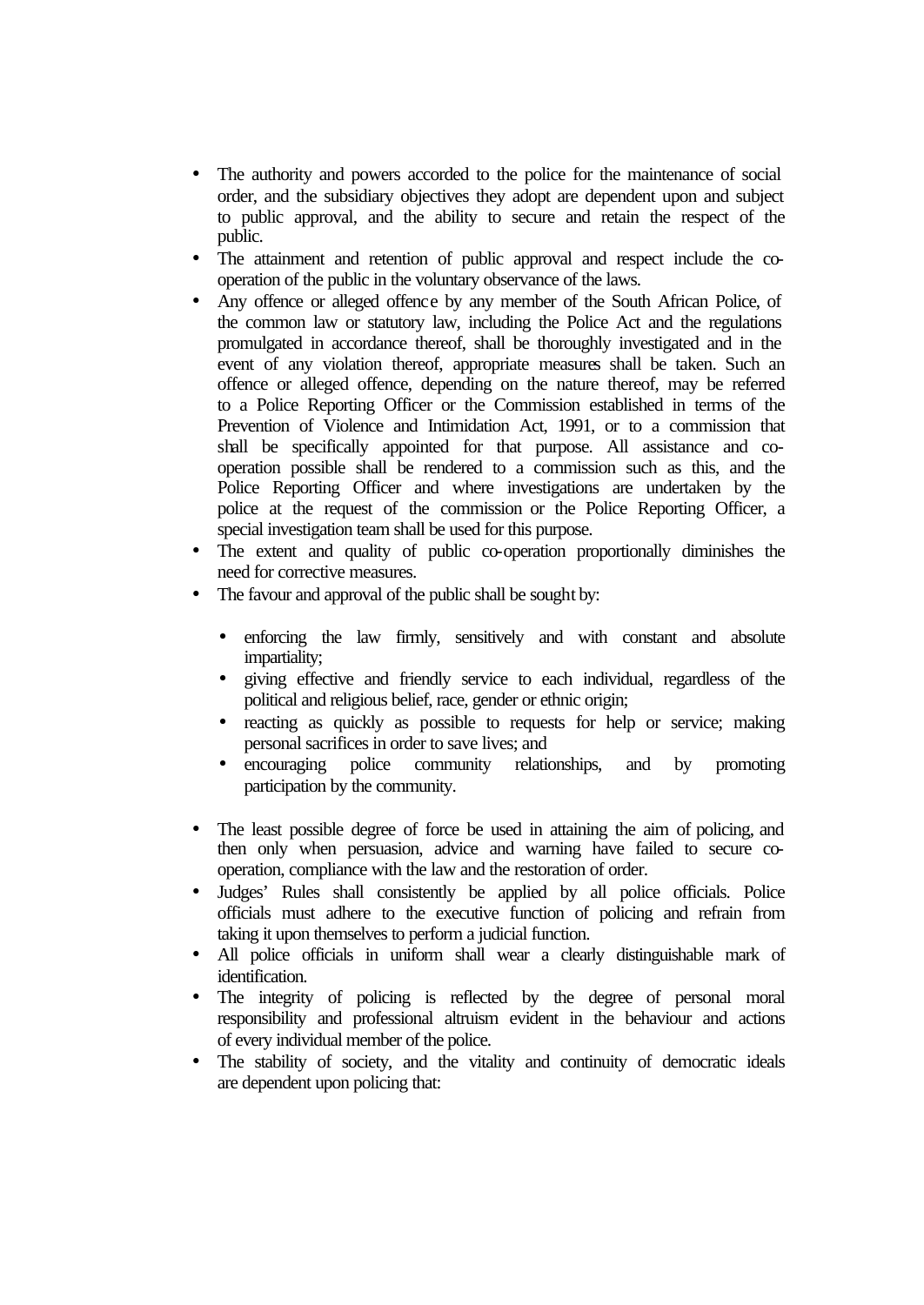- is consistently aware of the sensitive balance between individual freedom and collective security;
- is consistently aware of the dangers inherent in illegal and informal coercive actions and methods; and
- will never give in to the temptation to sacrifice principles by resorting to reprehensible means to secure good ends.
- The professionalisation of policing depends primarily upon intensive selection, training, planning and research.
- The needs of the community shall be considered in the training programme of the Police, and the contribution made by communities in this regard, shall be taken into account.
- Every member should strive and apply him/herself to individual and institutional professionalism by self-improvement and study.
- Any offence by any member of the police, committed in the presence of a fellow member of the police, shall be dealt with by such a fellow member in accordance with the powers and duties conferred upon him or her by any act relating to such an offence. In addition such a fellow member shall forthwith notify his or her commander.

In order to maintain these principles, undertake to:

- make my personal life an example worthy to be followed by all;
- develop my own personality and also create the opportunity for others to do likewise;
- treat my subordinates as well as my seniors in a decent manner;
- fulfil my duty faithfully, despite danger, insult or threat;
- develop self-control, remain honest in thought and deed, both on and off duty;
- be an example in obeying the law of the land and the precepts of the Force;
- prevent personal feelings, prejudice, antagonism or friendships from influencing my judgement;
- receive no unlawful reward or compensation; and
- remain worthy of the trust of the public, by unselfish service, seek satisfaction in being read to serve and to dedicate myself in the service to my God and my country.

"Servamus Et Servimus - We Protect And We Serve"

## Chapter 5

Measures to facilitate socio-economic reconstruction and development

5.1 Reconstruction and development projects must actively involve the affected communities. Through a process of inclusive negotiations involving recipients, experts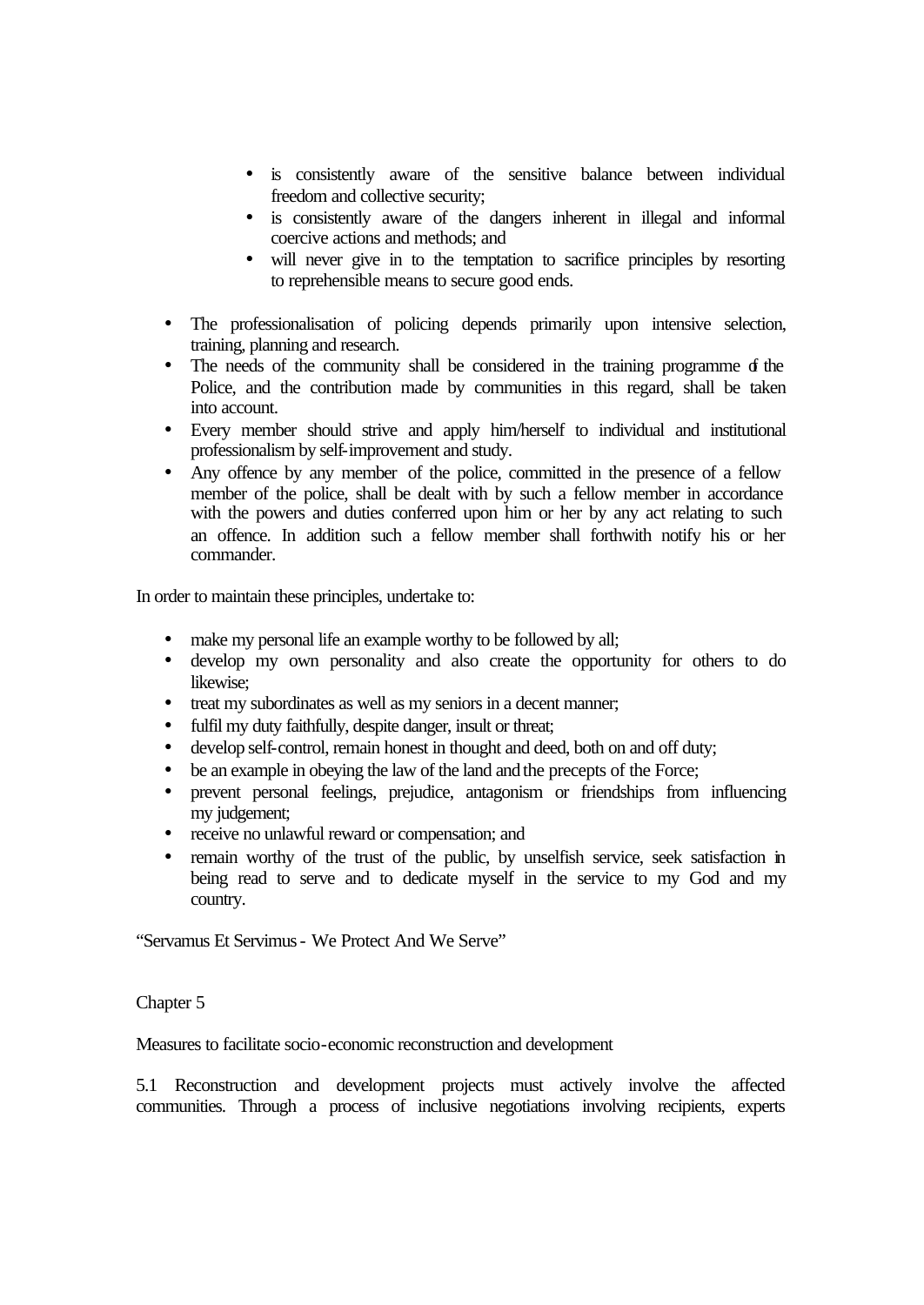and donors, the community must be able to conceive, implement and take responsibility for projects in a co-ordinated way as cbse to the grassroots as possible. In addition reconstruction and development must facilitate the development of the economic and human resources of the communities concerned.

5.2 Projects at a local level require the co-operation of all members of the community irrespective of their political affiliation. The people within local communities must see local organisations working together on the ground with common purpose. Parties with constituency support in an area must commit themselves to facilitating such an approach to development projects.

5.3 Reconstruction projects must work on the ground at local level. This requires a combined effort by all political organisations and affected parties to raise the required level of capital and human resources for development. Public and private funds will have to be mobilised for this purpose.

5.4 Sustainable development implies that all individuals must be assisted and encouraged to accept responsibility for their socio-economic well-being. Each actor must define and accept his/her role and there must be an acceptance of co-responsibility for and codetermination of socio-economic development.

5.5 This development initiative should in no way abrogate the right and duty of governments to continue their normal development activity, except that in doing so they should be sensitive to the spirit and contents of any agreement that may be reached.

5.6 The parties to this process commit themselves to facilitating the rapid removal of political, legislative and administrative obstacles to development and economic growth.

5.7 The National Peace Committee and the Regional Dispute Resolution Committees will establish permanent subcommittees on socio-economic reconstruction and development.

5.8 Both the national and regional sub-committees defined above could establish advisory and consulting groups to facilitate their work.

5.9 The functions of these sub-committees would be to:

5.9.1 assist the peace structures in regard to socio-economic reconstruction and development;

5.9.2 take initiatives to implement the principles outlined above and to deal with the issues set out hereunder;

5.9.3 the combined inputs of the sub-committees participants would be to facilitate, coordinate and expedite reconstruction and development in terms of the principles outlined above.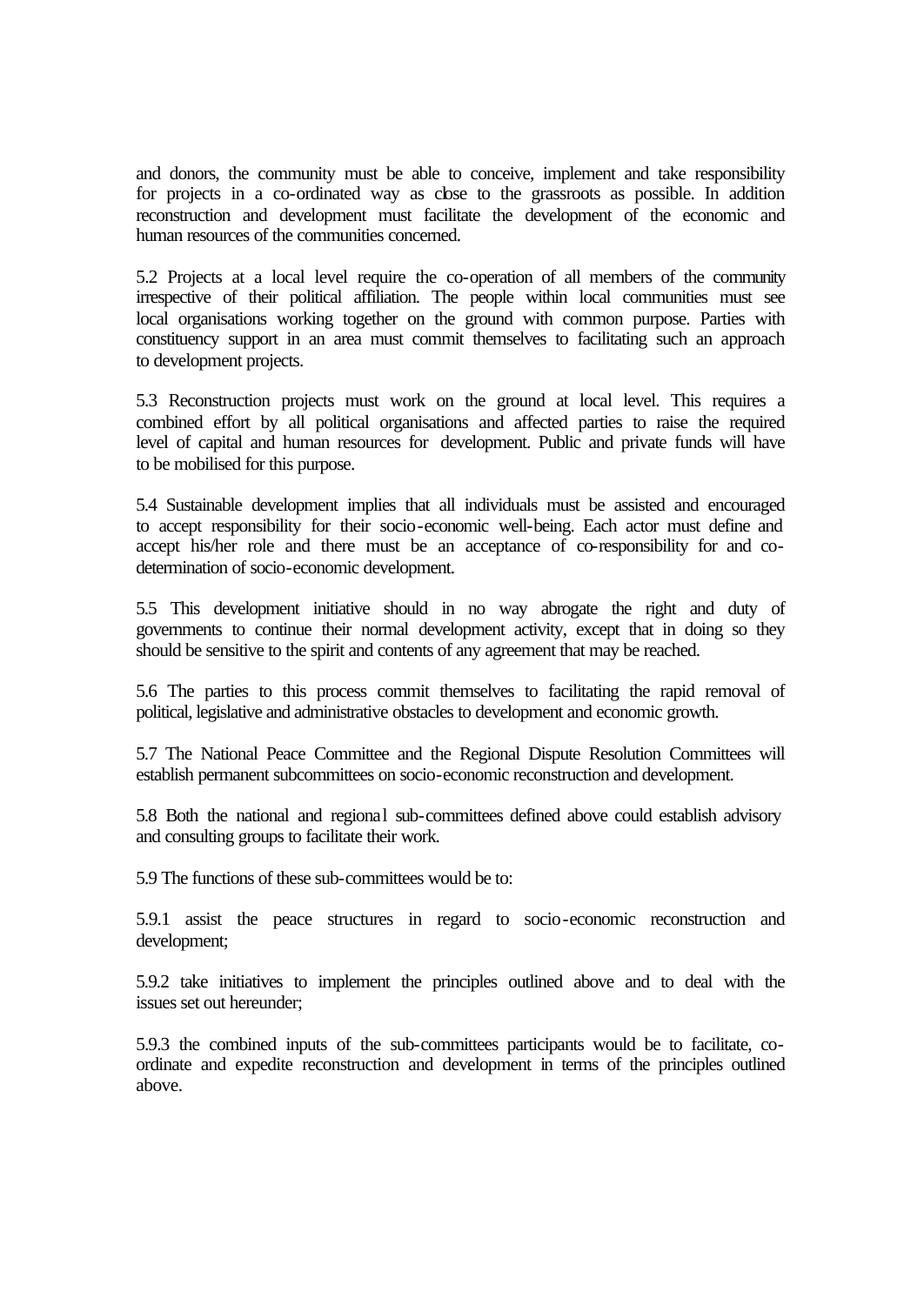5.10 The general guideline on issues to be dealt with is to move from immediate issues related to violence and the peace process toward pre-emption of violence and then toward integrating into the overall need for socio-economic development.

5.11 The sub-committees should identify areas at community level where they could begin to facilitate the co-ordination of the following issues:

- reconstruction of damaged property;
- reintegration of displaced persons into the community;
- expansion of infrastructure to assist in consolidating the peace process; and
- community involvement in the maintenance and improvement of existing community facilities and the environment.

5.12 The sub-committees should facilitate crisis assistance that will link to socioeconomic development in the following areas:

- dealing with the immediate effects of violence and the resultant social effects, displaced persons problem and homelessness; and
- where infrastructure is itself a spark to violence, eg. water, electricity, transportation, schools, etc.

5.13 In addressing the above issues attention will have to be paid to:

- the equitable allocation of state resources, including state-funded development agencies (physical and financial) for both public and community-based initiatives;
- mobilisation of additional resources both public and private;
- the cumbersome nature of governmental structures in the provision of resources and services;
- the position of the very poor and marginalised groups;
- land, its accessibility and use;
- basic housing:
- provision of basic services;
- education:
- health and welfare:
- job creation and unemployment; and
- the availability of land for housing and basis services.

5.14 The sub-committees should identify potential flash points and co-ordinate socioeconomic development that will defuse tension eg. squatter settlements; squatter settlement-township interfaces; hostels; hostel-township interfaces; provision and maintenance of basis services and rural resource constraints. The sub-committees should identify areas of socio-economic development that would prevent violence.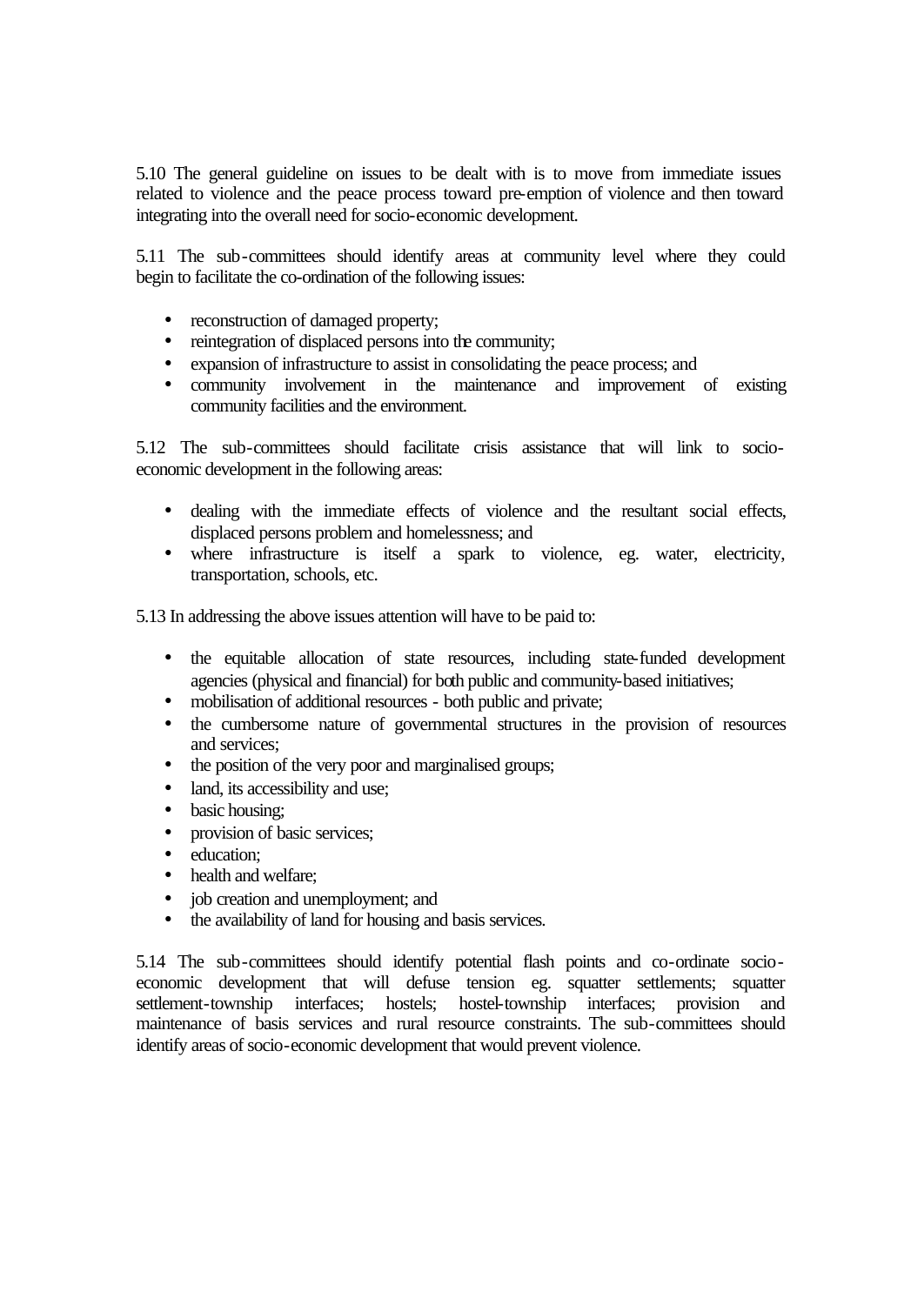5.15 The sub-committee would attempt to ensure that overall socio-economic development is cognisant of the need to reinforce the peace process and defuse the potential for violence.

Chapter 6

Commission of Inquiry regarding the prevention of public violence and intimidation ("the Commission ").

6.1 It is acknowledged that the police is primarily responsible for the investigation of crime. The police is, as a result, also responsible for the investigation and bringing to book of all perpetrators of violence and intimidation.

6.2 Postmortem inquests play an important role in exposing and opening up circumstances relating to unrest and violence. Inquests with judges as presiding officers have taken place more frequently since the implementation of the Inquests Amendment Act, 1990 (Act 45 of 1990). The Inquests Amendment Act, 1991 (Act 8 of 1991) has furthermore streamlined the process and inquests can be disposed of more rapidly. Records of all inquest proceedings relating to public violence should be submitted to the Commission.

6.3 It is clear that violence and intimidation declines when it is investigated and when the background and reasons for it is (sic) exposed and given media attention. There is therefore need for an effective instrument to do just that. It is agreed that the Commission established by the Prevention of Public Violence and Intimidation Act, 1991, be used as an instrument to investigate and expose the background and reasons for violence, thereby reducing the incidence of violence and intimidation. However, in order to improve the efficacy of the Act in preventing violence it may be necessary to amend the Act, to accommodate the provisions of this Chapter. Where amendments are necessary, the National Peace Committee shall send its proposals to the Minister of Justice as soon as possible.

6.4 In terms of the Prevention of Public Violence and Intimidation Act, 1991, the Commission shall function as follows:

6.5 The Commission shall function on a permanent basis.

6.6 The Commission's objectives shall be to:

 6.6.1 inquire into the phenomenon of public violence and intimidation in the Republic, the nature and causes thereof and what persons are involved therein;

 6.6.2 inquire into any steps that should be taken in order to prevent public violence and intimidation;

6.6.3 make recommendations to the State President regarding: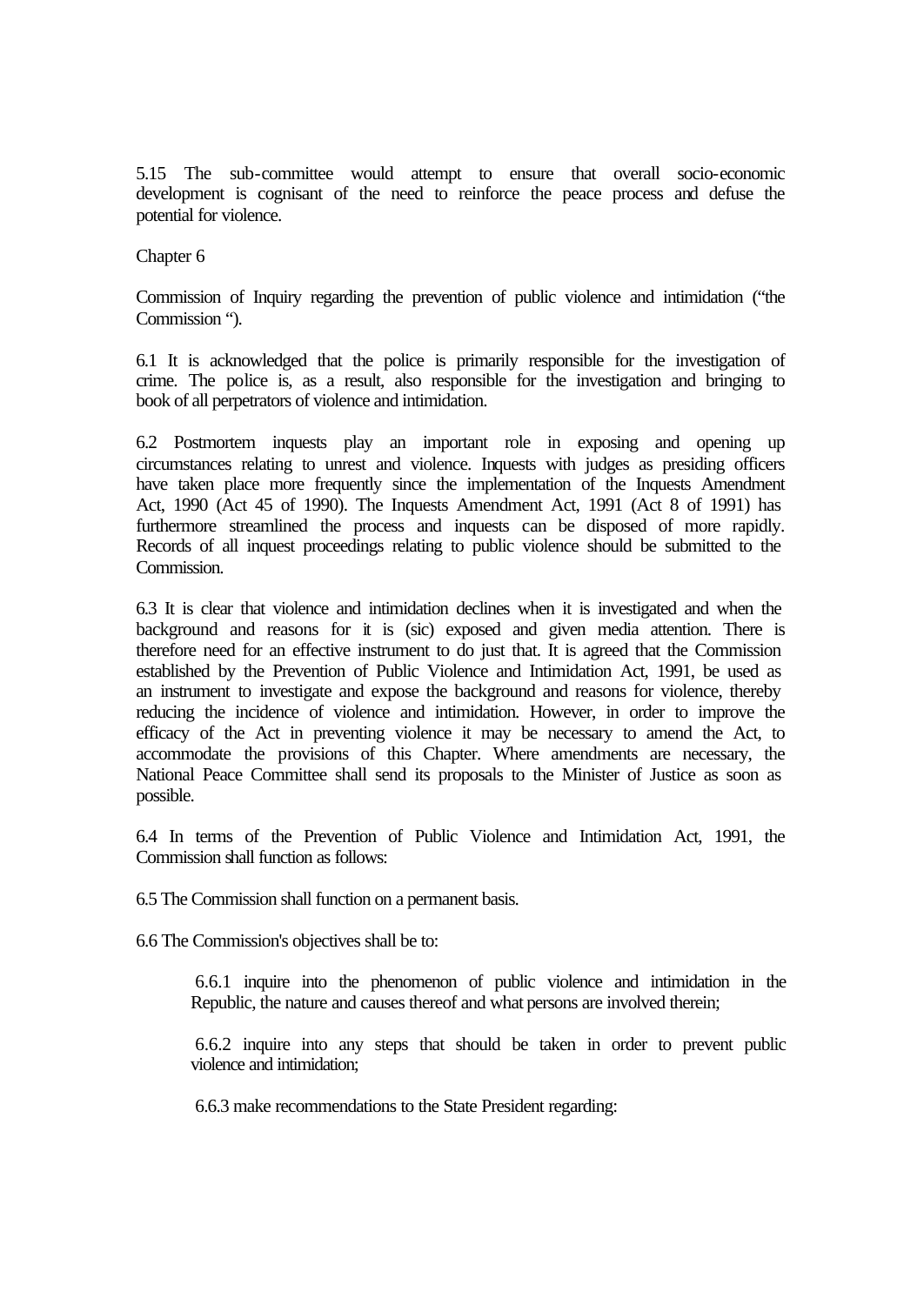6.6.3.1 the general policy which ought to be followed in respect of the prevention of public violence and intimidation;

6.6.3.2 steps to prevent public violence or intimidation;

 6.6.3.3 any other steps it may deem necessary or expedient, including proposals for the passing of legislation, to prevent a repetition or continuation of any act or omission relating to public violence or intimidation;

 6.6.3.4 the generation of income by the State to prevent public violence and intimidation as well as the compensating of persons who were prejudiced and suffered patrimonial loss thereby;

 6.6.3.5 any other matter which may contribute to preventing public violence and intimidation.

6.7 It is agreed that the Commission shall be composed as follows:

6.7.1 A judge or retired judge of the Supreme Court or a senior advocate with at least 10 years experience in the enforcement of the law. This will ensure that the Commission has suitable, independent and objective leadership, fully versed in the law and fearlessly given to grant all parties an equal opportunity to state their views and give their facts. This person will be the chairman.

 6.7.2 A senior advocate or a senior attorney or a senior professor of law. The incumbent will assist the chairman of the Commission, providing balance from a legal point of view. Because of his status this person will not be susceptible to influence from other parties. This person will be the vice-chairman.

6.7.3 Three other duly qualified persons.

6.8 The National Peace Committee shall submit a short list of persons to be considered for appointment.

6.9 It is acknowledged that it is desirable that the Commission should be and be seen to be independent and non-partisan.

6.10 Members of the Commission are appointed for a period of three years.

6.11 The Commission will be assisted by a secretariat to provide administrative and logistical services.

6.12 The Commission's functions will include the following: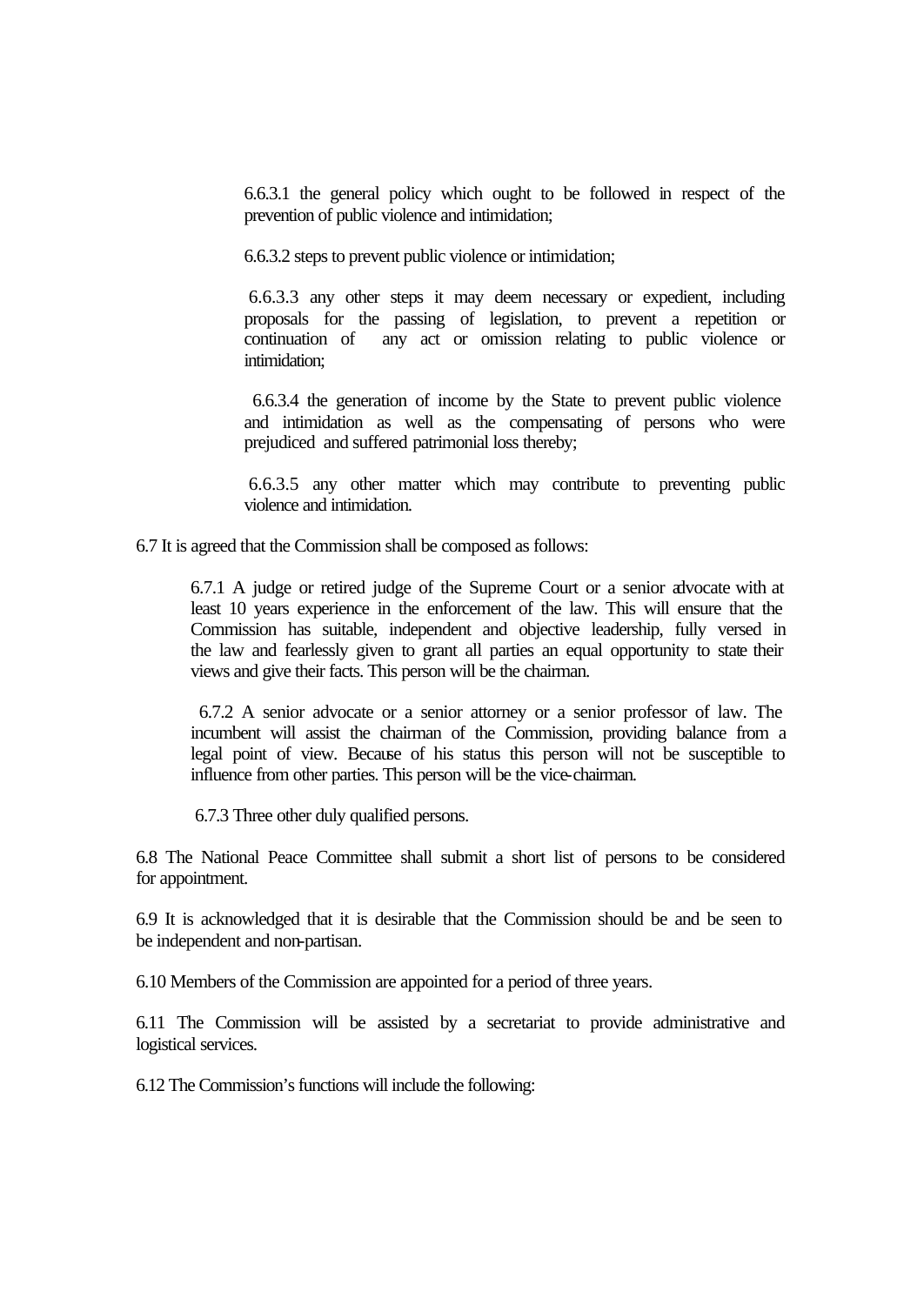6.12.1 to investigate the causes of violence and intimidation;

6.12.2 to recommend measures capable of containing the cycle of violence;

6.12.3 to recommend measures in order to prevent further violence;

 6.12.4 to initiate research programmer for the establishment of scientific empirical data on violence; and

6.12.5 to make recommendations concerning the funding of the process of peace.

6.13 Any individual will be able to approach the Commission with a request to investigate any particular matter relevant to combating violence and intimidation. If any such individual is held in detention, the relevant authorities will facilitate the transmission of such a request to the Commission. If a request is unfounded, trivial or designed for purposes other than the prevention of violence and intimidation, the Commission may in its discretion decline to act upon the request. The Commission does not only act upon receiving a request from an individual, but may of its own accord investigate matters.

6.14 The investigation by or at the behest of the Commission shall not affect any legal processes.

6.15 Where a matter has already been dealt with as a result of the legal processes, the Commission shall not re-investigate the matter but may take cognisance of the evidence presented during such processes and the finding emanating from such proceedings. 6.16 The Commission shall be empowered to enlist the help of other institutions in its investigations. Investigations by the Police Reporting Officer referred to in this Accord shall not be affected by the Commission.

6.17 Members of the Commission and its secretariat (insofar as they may not be employed by the State) shall be remunerated by the State. The State shall provide funds for the operation of the Commission.

6.18 The Commission shall be empowered in order to conduct an investigation and insofar as it may be relevant to:

6.18.1 require any person to give evidence on the matter being investigated;

6.18.2 require any person to put any document or other evidentiary material at the disposal of the Commission;

6.18.3 order that the identity of any person mentioned in 6.18.1 and 6.18.2 shall not be revealed if that person's life or property or his family may be endangered because of his assistance to the Commission;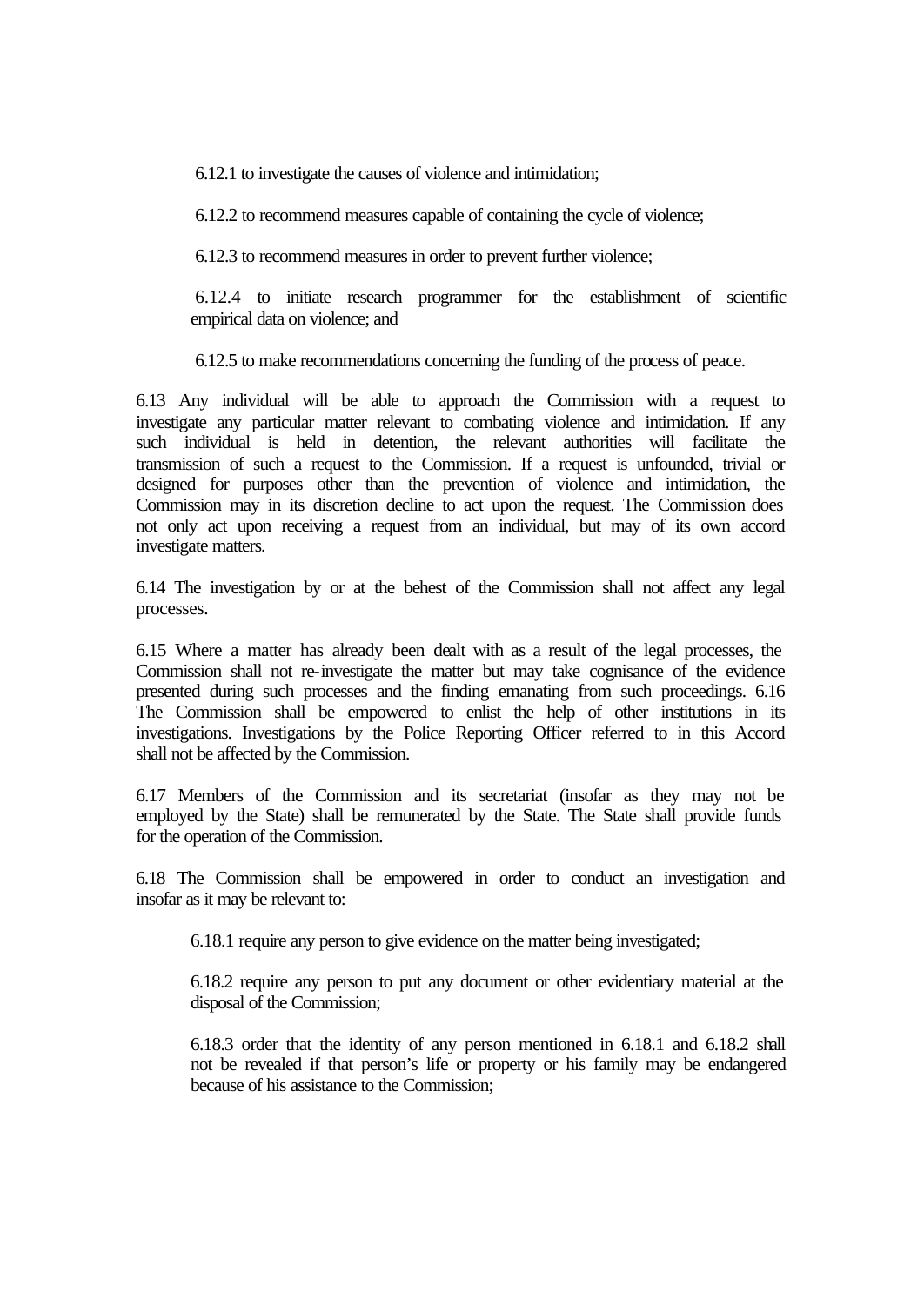6.18.4 order that the relevant authority provide appropriate protection to a person mentioned in 6.18.1 and 6.18.2 if his life is endangered because of his assistance to the Commission; and

6.18.5 order that the contents of any document or other evidentiary material shall not be revealed or published if circumstances so demand.

6.19 The proceedings of the Commission shall take place in public, unless the Commission decides that circumstances demand otherwise. This is designed to ensure that the safety of witnesses can be guaranteed.

6.20 The Commission shall determine if legal representation is desirable in any particular given case.

6.21 After completion of an investigation the Commission shall compile a report on its findings and recommendations. This report will be handed to the State President who may make known for public information the facts in question and the findings of the Commission which he deems necessary in the public interest. Without derogating form the State President's discretion, the State President is requested to make such report available to *inter alia* the National Peace Committee.

6.22 Measures shall be enacted to provide for the expenses and mechanisms of the Commission.

6.23 In order to ensure that steps are taken against perpetrators of violence and intimidation, the Commission may refer any evidence constituting an offence to the relevant Attorney-General and to the Special Criminal Courts.

6.24 Anyone hampering or influencing the Commission or any of its members in the execution of their duties shall be guilty of an offence. This will ensure that the status of the Commission is established and that it does not fall prey to pressures.

6.25 The above-mentioned is reflected in the Prevention of Public Violence and Intimidation Act, 1991.

6.26 Fully aware of the fact that the composition of the proposed body will determine its relevancy and legitimacy, the Minister of Justice indicated during the Second Reading Debate of the Act that no appointments would be made without consultation and negotiations with the relevant role players. Consensus will be the key word. The group agrees that for this system to be effective, it needs to be credible.

6.27 In terms of section 4 of the Act, committees may be established to assist the Commission in the exercise of its functions. The relevant players will therefore also be able to be represented on these committees by their own members and experts. These committees will enjoy the same far-reaching powers as the Commission itself. Regional committees of the Commission should be established in each of the regions identified by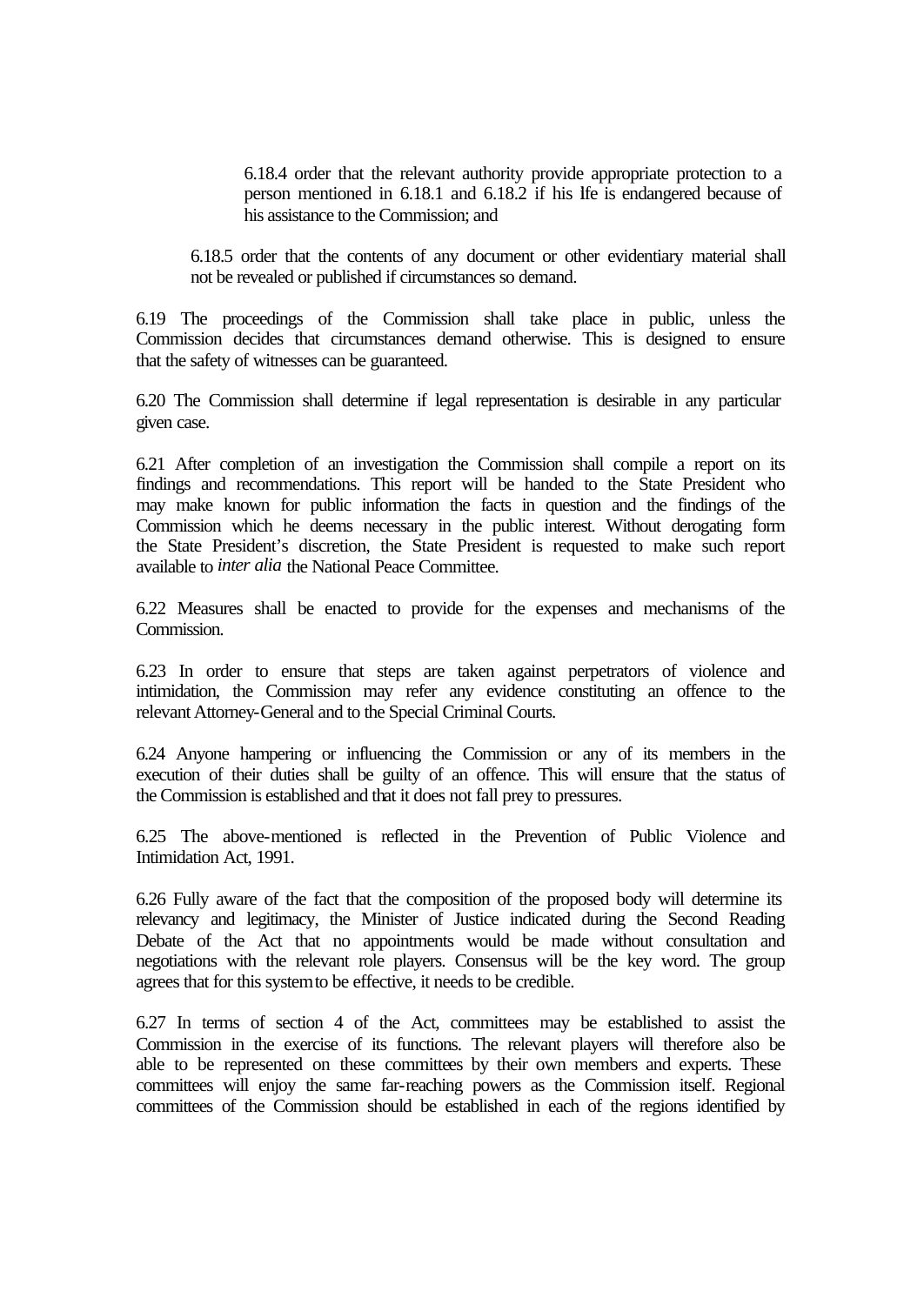the Commission to monitor and inquire into public violence and intimidation. Local and regional security force commanders and the LDRC and RDRC members, should advise the Commission or a Sub-committee of the Commission of any advance warning of anticipated or current violence.

6.28 The parties agree that for the Commission to be effective it needs to be a credible instrument. It will furthermore only obtain credibility if it is to be constituted after the National Peace Committee has been consulted. If this condition is met, the establishment of the Commission should be given unconditional support.

6.29 In order to function properly within a legal framework, to exercise the considerable powers given and to obtain State funding, there is no alternative to making use of a statutory enactment, such as the Act. It is suggested that the Act be employed to fulfil this role, because it can be utilised immediately and does not require further statutory attention.

Chapter 7

National Peace Secretariat, Regional And Local Dispute Resolution Committees

7.1. It is clear from the aforegoing that sufficient instruments exist to investigate violence and intimidation and to bring the perpetrators thereof to book. Insufficient instruments exist however to actively combat violence and intimidation at grassroots level. It is therefore proposed that committees be appointed at regional and local levels to assist in this regard. These committees will require national co-ordination.

7.2 In order to provide management skills, budgetary commitment and statutory empowerment and sanction, State involvement is essential.

7.3 A National Peace Secretariat

7.3.1 A National Peace Secretariat shall be established, comprising at least four persons nominated by the National Peace Committee and one representative of the Department of Justice. Further members, up to a maximum of four, may also be appointed.

7.3.2 The function of the National Peace Secretariat will be to establish and co-ordinate the Regional Dispute Resolution Committees and the Local Dispute Resolution Committees.

7.3.3 The National Peace Secretariat will take decisions on a consensus basis.

7.3.4 The required financial and administrative resources of the National Peace Secretariat, and the other bodies established by it, will be provided by the Department of Justice.

7.4 Regional and Local Dispute Committees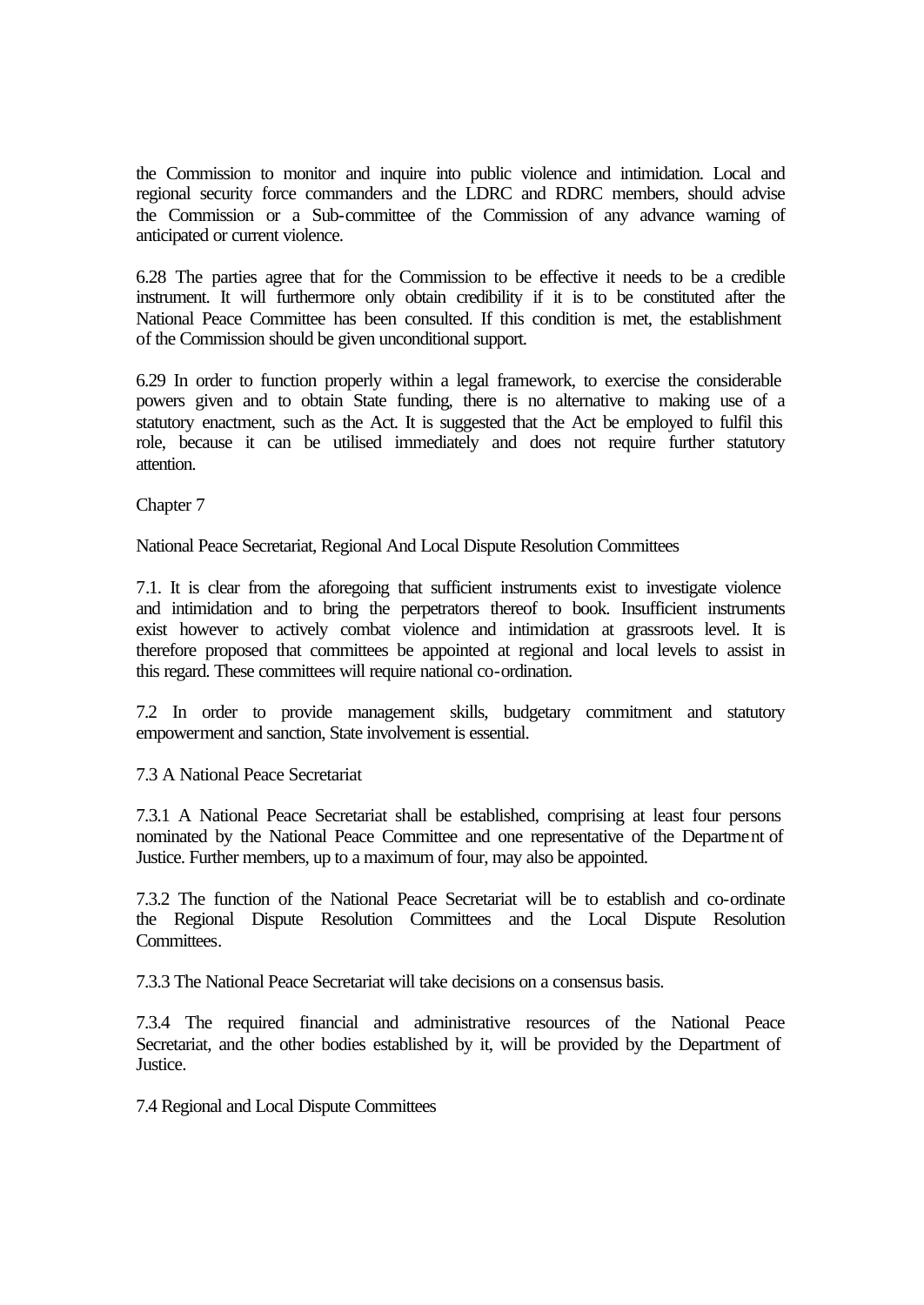7.4.1 Peace bodies are to be established at both regional and local level, to be styled "Regional Dispute Resolution Committees" (RDRC) and "Local Dispute Resolution Committees" (LDRC) respectively.

7.4.2 Just as the Commission will gain its legitimacy from its composition, reflecting the interested and relevant organisations, the RDRCs and LDRCs will gain their legitimacy by representing the people and communities they are designed to serve.

7.4.3 The areas of jurisdiction of the RDRCs shall be decided by the National Peace Secretariat until such time as statutory provision is made.

7.4.4 RDRCs will be constituted as follows:

7.4.4.1 representatives from relevant political organisations;

7.4.4.2 representatives from relevant churches;

7.4.4.3 representatives of relevant trade unions, industry and business in the region;

7.4.4.4 representatives of relevant local and tribal authorities; and

7.4.4.5 representatives from the police and the defence force.

7.4.5 Duties of RDRCs shall include the following:

7.4.5.1 attending to any matter referred to it by the LDRC, the National Peace Secretariat or the Commission;

7.4.5.2 advising the Commission on matters causing violence and intimidation in the region;

7.4.5.3 settling disputes causing public violence or intimidation by negotiating with the parties concerned and recording the terms of such settlements;

7.4.5.4 guiding LDRCs in their duties;

7.4.5.5 monitoring current applicable peace accords and future peace agreements entered into in the relevant region and settling disputes arising from them;

7.4.5.6 informing the National Peace Secretariat of steps taken to prevent violence and intimidation in its region including breaches of Peace Agreements; and

7.4.5.7 consulting with the relevant authorities in its region to combat or prevent violence and intimidation.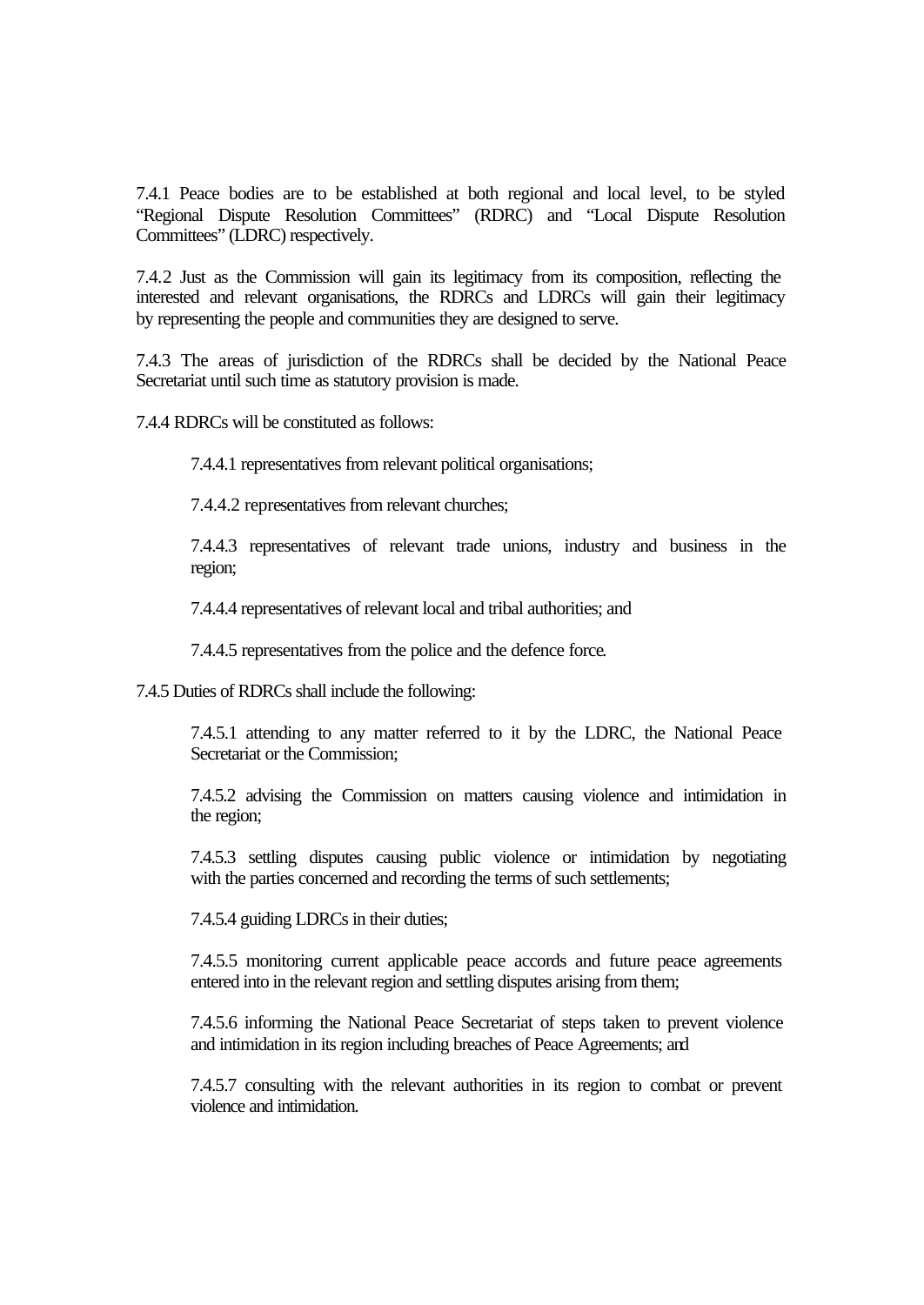7.4.6 The communities within which LDRCs are to be established should be identified by the RDRCs.

7.4.7 LDRCs will be constituted by drawing representatives reflecting the needs of the relevant community.

7.4.8 Duties of the LDRCs shall include the following:

7.4.8.1 attending to any matter referred to it by either the Commission or the RDRCs;

7.4.8.2 creating trust and reconciliation between grassroots community leadership of relevant organisations, including the police and the defence force;

7.4.8.3 co-operating with the local Justice of the Peace in combating and preventing violence and intimidation;

7.4.8.4 settling disputes causing public violence or intimidation by negotiating with the parties concerned and recording the terms of such settlements;

7.4.8.5 eliminating conditions which may harm peace accords or peaceful relations;

7.4.8.6 reporting and making recommendations to the relevant RDRCs;

7.4.8.7 to promote compliance with currently valid and future peace accords and agreements entered into in the relevant area;

7.4.8.8 to agree upon rules and conditions relating to marches, rallies and gatherings; and

7.4.8.9 liaise with local police and local magistrates on matters concerning the prevention of violence, the holding of rallies, marches and gatherings.

7.5 Justices of the Peace

7.5.1 It is proposed that additional Justices of the Peace be appointed after consultation with the relevant parties and the LDRCs. The purpose of the Justices of the Peace will essentially be to promote the peace process at grassroots level and to assist the LDRCs in their activities.

7.5.2 Duties of Justices of the Peace shall include the following:

7.5.2.1 investigating any complaint received from anyone pertaining to public violence and intimidation, except where legal processes of investigations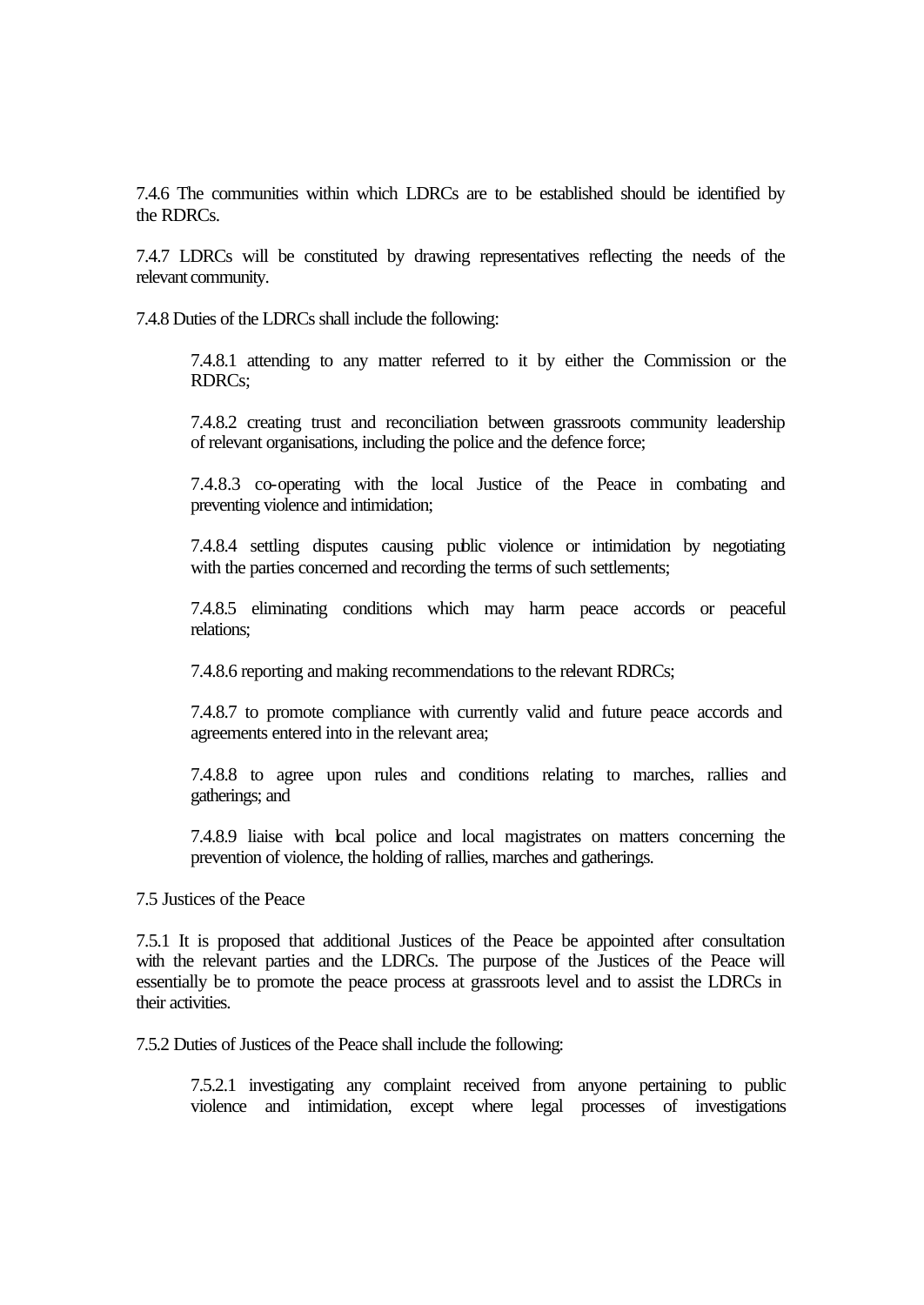instituted by the South African Police, other police forces, the Commission, the RDRCs, the Police Reporting Officer or a commission of inquiry are dealing with the relevant matter;

7.5.2.2 mediating between relevant parties to a dispute by negotiation;

7.5.2.3 applying rules of natural justice when issuing an order which will be fair and just in the particular circumstances in order to restore peaceful relations;

7.5.2.4 referring facts constituting an offence to the relevant Attorney-General;

7.5.2.5 in co-operation with parties and in consultation with the LDRCs acting as the ears and eyes of LDRCs and reacting in urgent cases;

7.5.2.6 in all matters relating to public violence reporting to the LDRCs; and

7.5.2.7 to pronounce as a judgement the terms of a settlement reached at LDRCs or RDRCs, provided that the terms of such settlement are executable.

7.6 RDRCs, LDRCs and Justices of the Peace shall be empowered to:

7.6.1 request the presence of any person with knowledge of any acts of violence or intimidation to give evidence;

7.6.2 request that any person in possession of any relevant document or other evidentiary material put the same at their disposal; and

7.6.3 protect the identity and safety of anyone assisting the relevant body as contemplated in 7.6.1 and 7.6.2 by excluding the public and/or media from its proceedings or by limiting access to its documents or reports or by prohibiting the publication of the contents of any of its documents or reports.

7.7 The National Peace Secretariat shall assist RDRCs in the exercise of their duties.

7.8 RDRCs may limit the number of members of a LDRC taking into account the prevailing circumstances in the community.

7.9 RDRCs shall determine the boundaries of the area constituting the jurisdiction of LDRCs within their own areas of jurisdiction.

7.10 The National Peace Secretariat and the Commission will advise on the policy to be applied to and by the RDRCs and the LDRCs and the management of the said bodies.

7.11 Members of the RDRCs, LDRCs and Justices of the Peace not in the full-time employment of the State shall be entitled to remuneration and allowances to be paid by the State.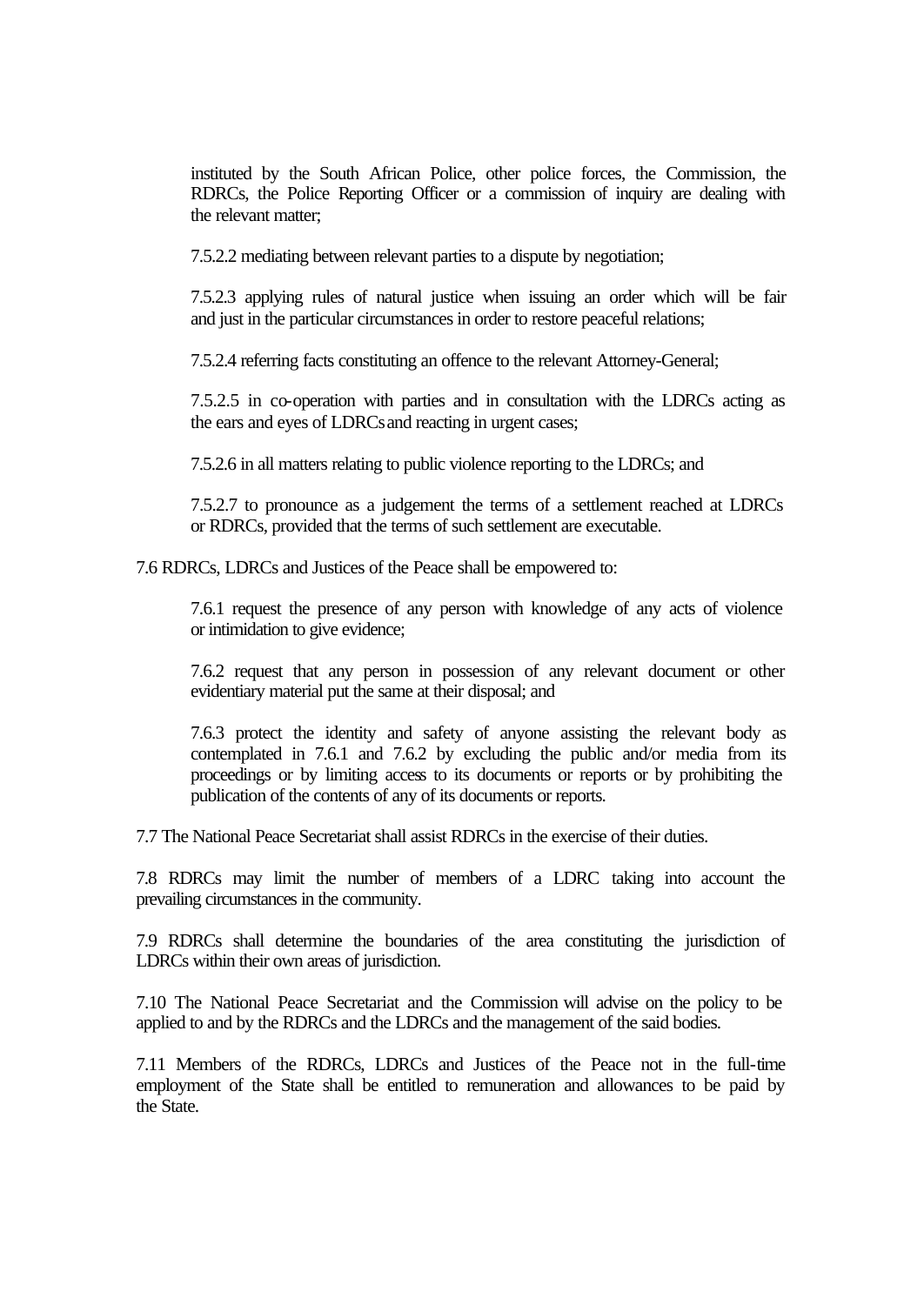7.12 RDRCs and LDRCs shall appoint chairmen and vice-chairmen to represent the RDRC or LDRC concerned for a period of one year.

7.13 RDRCs and LDRCs shall furnish the National Peace Secretariat, the Commission or the relevant RDRC, as the case may be, with any information required by such bodies.

7.14 In view of the lack of effective peace promoting mechanisms at grassroots level it is urgent that these proposals be implemented as soon as possible. Because of the said urgency, it is agreed that the proposals be implemented on a voluntary basis at the outset. In order to give permanency and effectivity to the proposed structures it will have to be given statutory recognition as soon as possible. This should also ensure that the structures be funded by the State. In drafting the required legislation there should be wide consultation including with the National Peace Committee. The proposed legislation will also be published for general information and comment.

7.15 In order to ensure the proper functioning of the LDRCs, it is necessary to:

7.15.1 give them high status in their communities for their role in the peace process;

7.15.2 compensate the members of LDRCs for out-of-pocket expenses for attending meetings; and

7.15.3 train the members of the LDRCs in conciliating disputes, running meetings, negotiating skills, etc.

Chapter 8

National Peace Committee

8.1 Composition

8.1.1 Those political parties and organisations currently represented on the Preparatory Committee shall constitute the National Peace Committee together with representatives drawn from other signatory parties where the National Peace Committee believes such inclusion will give effect to the National Peace Accord.

8.1.2 The National Peace Committee shall appoint a chairperson and vice-chairperson, who shall be drawn from the religious and business communities.

8.2 Objective

The objective of the National Peace Committee is to monitor and to make recommendation on the implementation of the National Peace Accord as a whole and to ensure compliance with the Code of Conduct for Political Parties and Organisations.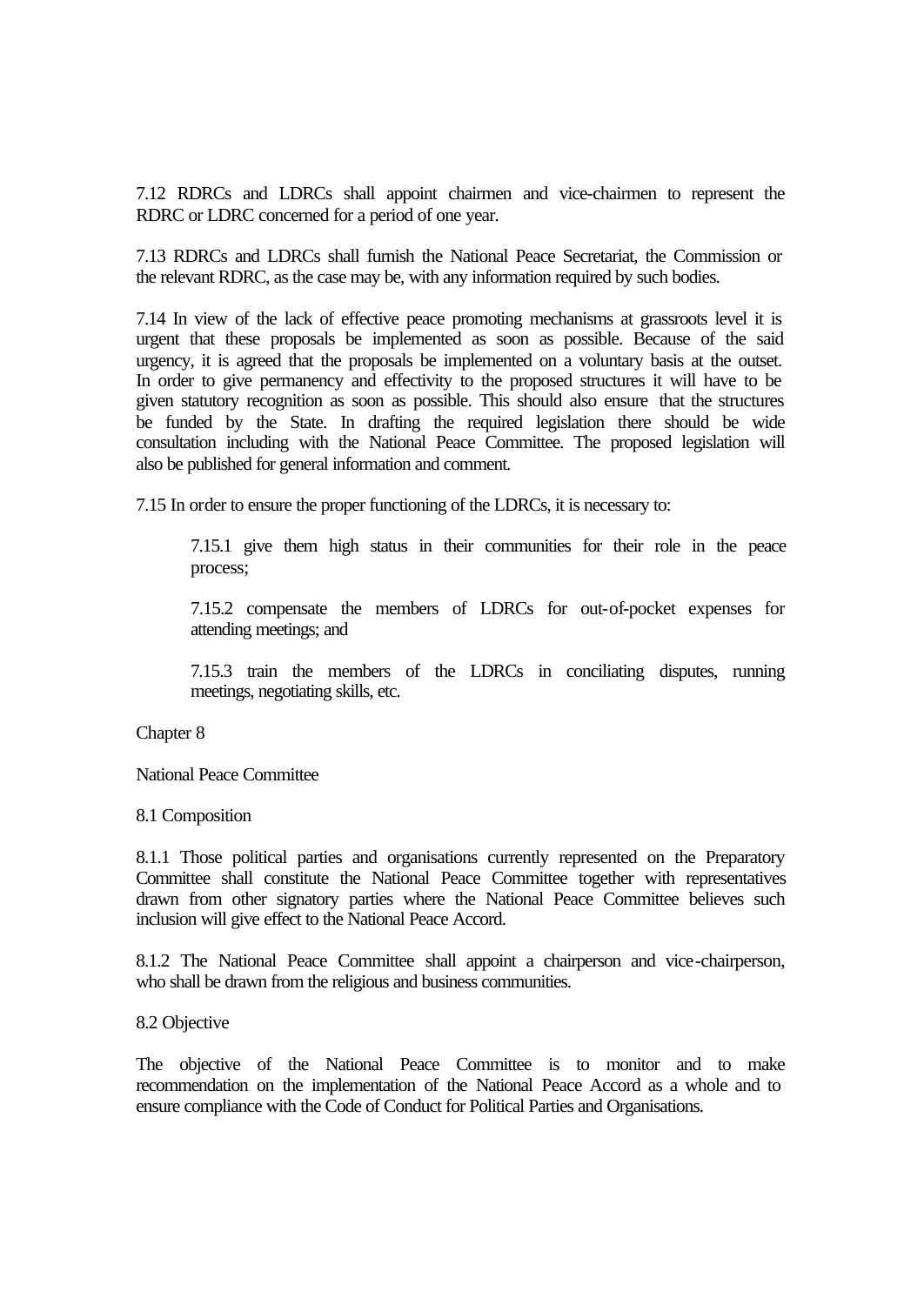## 8.3 Functions

8.3.1 The functions of the National Peace Committee shall be, inter alia, to:

8.3.1.1 perform those functions imposed upon it by the National Peace Accord;

8.3.1.2 receive and consider reports by the National Peace Secretariat and the Commission;

8.3.1.3 decide disputes concerning the interpretation of the Code of Conduct for Political Parties and Organisations;

8.3.1.4 resolve disputes concerning alleged transgression of the Code of Conduct for Political Parties and Organisations;

8.3.1.5 convene a meeting of the signatories in the event of an unresolved breach of the National Peace Accord; and

8.3.1.6 recommend legislation to give effect to the National Peace Accord.

#### 8.4 Powers

8.4.1 The National Peace Committee shall have the following powers:

8.4.1.1 promote the aims and spirit of the National Peace Accord;

8.4.1.2 convene a meeting of the signatories where necessary;

8.4.1.3 amend the constitution of the National Peace Committee;

8.4.1.4 negotiate and conclude further agreements to achieve the objects of the National Peace Accord.

## 8.5 Meetings

8.5.1 The National Peace Committee shall elect a chairperson who shall not be a representative of any of the signatory parties.

8.5.2 Meetings shall take place on a regular basis at a date and time agreed to in advance.

8.5.3 Urgent meetings shall be convened by the chairperson on not less than 48 hours notice in writing to the authorised representatives;

8.5.4 The service of written notice of a meeting at the specified address of the authorised person shall constitute due notice.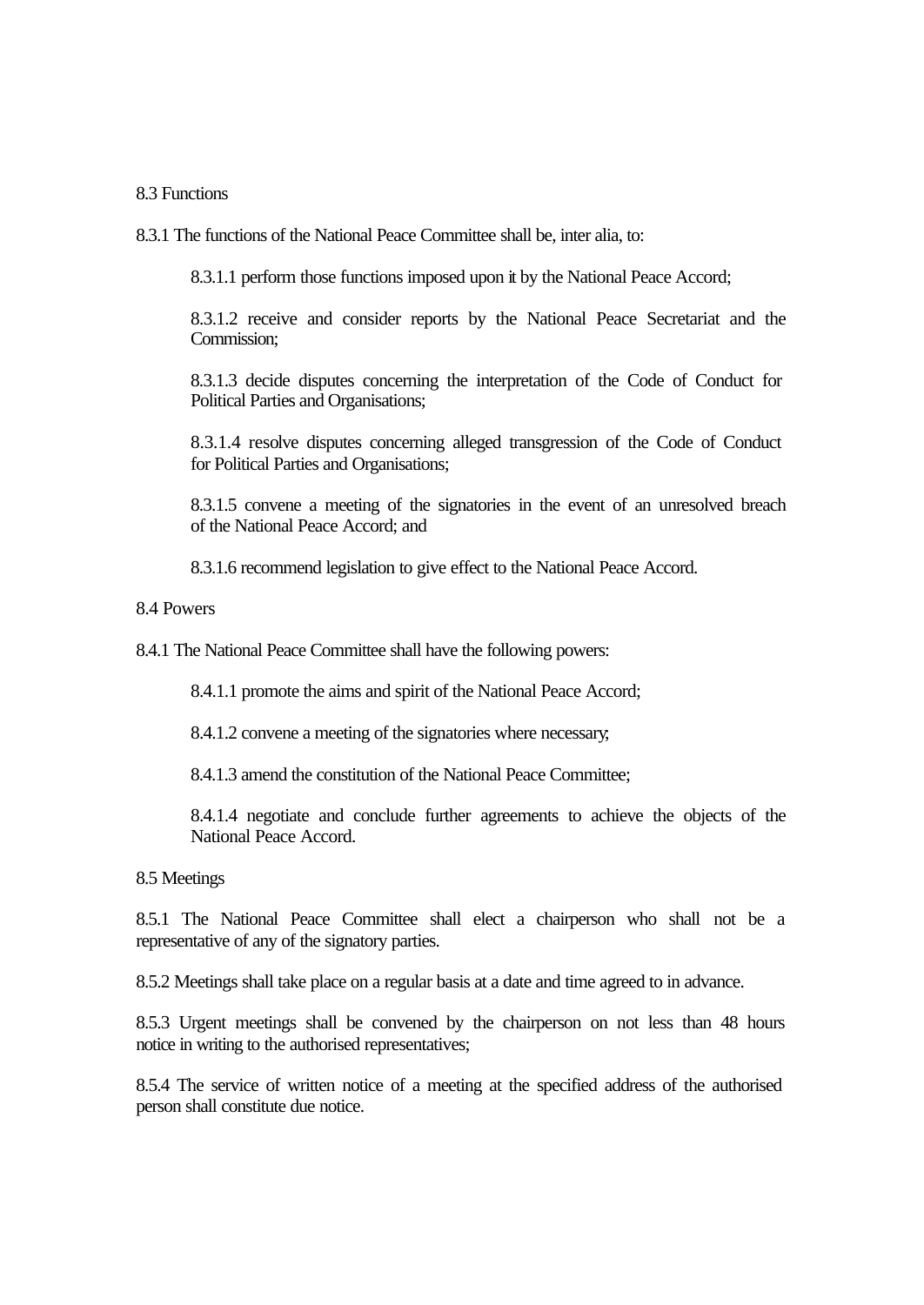8.5.5 An urgent meeting shall be called by the chairperson on a written request of one of the signatory parties to the National Peace Accord.

8.6 Voting

8.6.1 All decisions shall be by consensus.

8.6.2 In the event of a dispute over the interpretation of the National Peace Accord, the failure of the National Peace Committee to achieve consensus at the meeting at which the dispute is raised or at such further meetings as agreed, the dispute shall be referred to expedited arbitration in the manner set out in paragraph 9.4.

8.6.3 In the event of a breach of the National Peace Accord not being resolved by consensus at a meeting of the National Peace Committee, the chairperson of the National Peace Committee shall convene a meeting of national leadership of the signatories within 30 days of the meeting.

Chapter 9

Enforcing the peace agreement between the parties

9.1 There should be simple and expeditious procedures for the resolution of disputes regarding transgressions of the Code of Conduct for Political Parties and Organisations by political parties and organisations who are signatories of the National Peace Accord. These disputes should wherever possible, be settled:

9.1.1 at grassroots level;

9.1.2 through the participation of the parties themselves; and

9.1.3 by using the proven methods of mediation, arbitration and adjudication.

9.2 Disputes and complaints regarding transgression of the Code of Conduct for Political Parties and Organisations shall be referred to the National Peace Committee or a committee to whom it has referred the matter for resolution, if the parties were not able to resolve the dispute themselves.

9.3 Where the dispute cannot be resolved by the National Peace Committee or the committee to whom it has been referred to by the National Peace Committee, it shall be referred for arbitration.

9.4 The arbitrator shall be a person with legal skills, appointed by the relevant parties by consensus, failing which the arbitrator shall be appointed by the National Peace Committee within 21 days of being requested to do so in writing and failing which the Chair-person of the National Peace Committee shall appoint an arbitrator.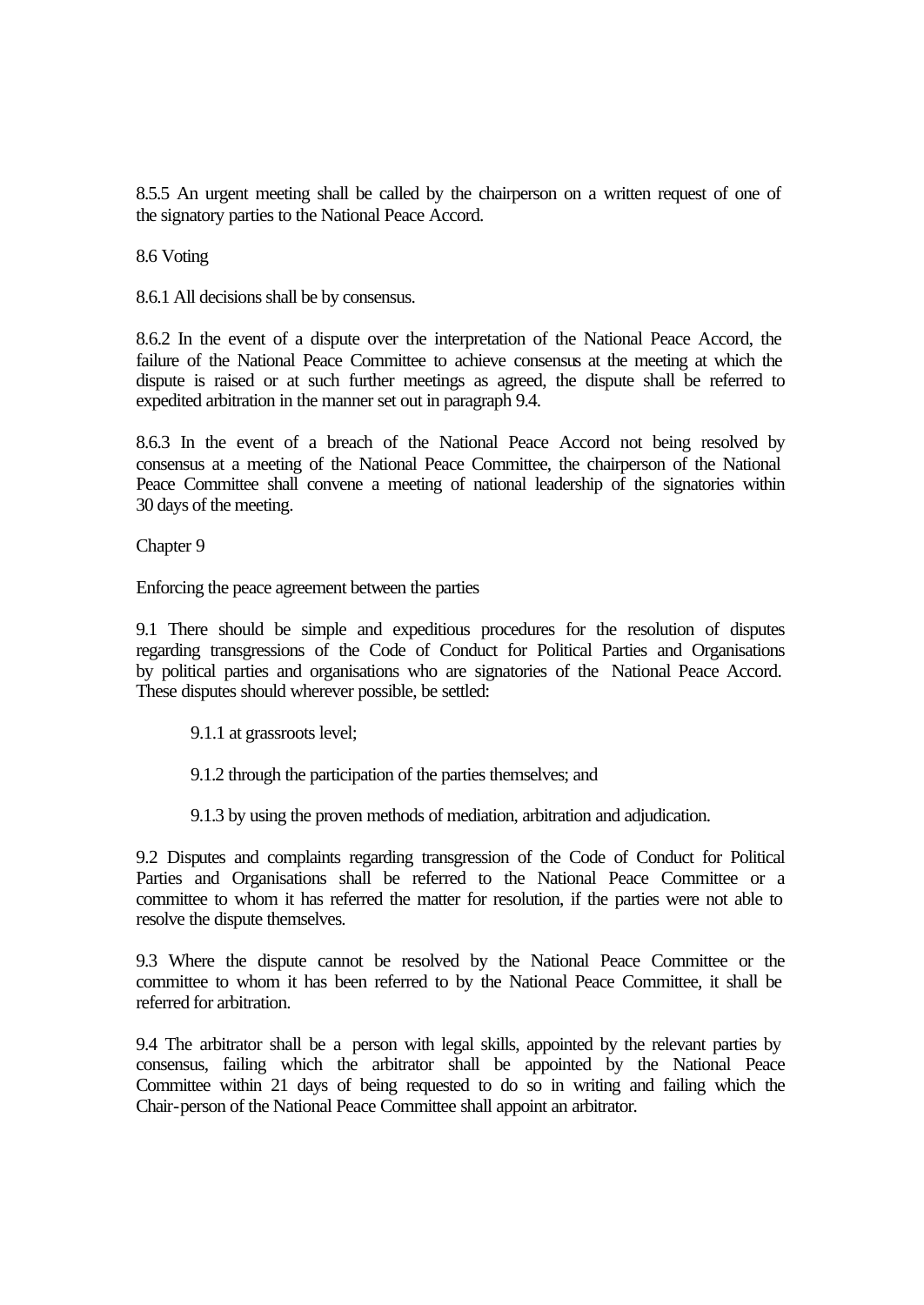9.5 Subject to the above, the procedure of the arbitration shall be as follows:

9.5.1 the complaint shall be referred to the arbitrator by the complaining parties;

9.5.2 the arbitrator shall decide on a date of hearing and call upon the parties to the dispute to be present at the hearing with their witnesses;

9.5.3 the hearing shall be conducted in private;

9.5.4 the arbitrator shall make a finding on the facts and make an order on the organisation concerned to remedy the breach either by a public distancing of the organisation from the events or by steps to be taken to prevent further breaches of the Code and the time within which the order has to be implemented;

 9.5.5 the arbitrator shall hold a compliance hearing once the time period has expired to determine compliance;

 9.5.6 the arbitrator will then submit a report of its findings to the National Peace Committee.

9.6 The signatories agree to consult each other in the National Peace Committee on methods of ensuring that the Code of Conduct for Political Parties and Organisations is enforceable on all such bodies, including the possibility of statutory enforcement.

Chapter 10

Special Criminal Courts

10.1 An effective and credible criminal judicial system requires the swift but just dispensation of justice. This in turn will promote the restoration of peace and prosperity to communities, freeing them of the ravages of violence and intimidation. Special attention should be given to unrest related cases, cases of public violence and cases involving intimidation by setting up Special Criminal Courts specifically for the purpose.

10.2 It is agreed that the Department of Justice, in co-operation with local legal practitioners of the Law Societies and the Bar, should establish project committees to advise the Department of Justice on the administration of the proposed Special Criminal Courts.

10.3 These Special Criminal Courts will not deal with ordinary day-to-day crime. Its function will be to deal with unrest related cases. As a result, cases being heard in these courts will be disposed of swiftly and effectively without delay. Cognisance is taken of the initiative to establish mobile courts in certain areas to bring justice closer to the people. The initiative is supported.